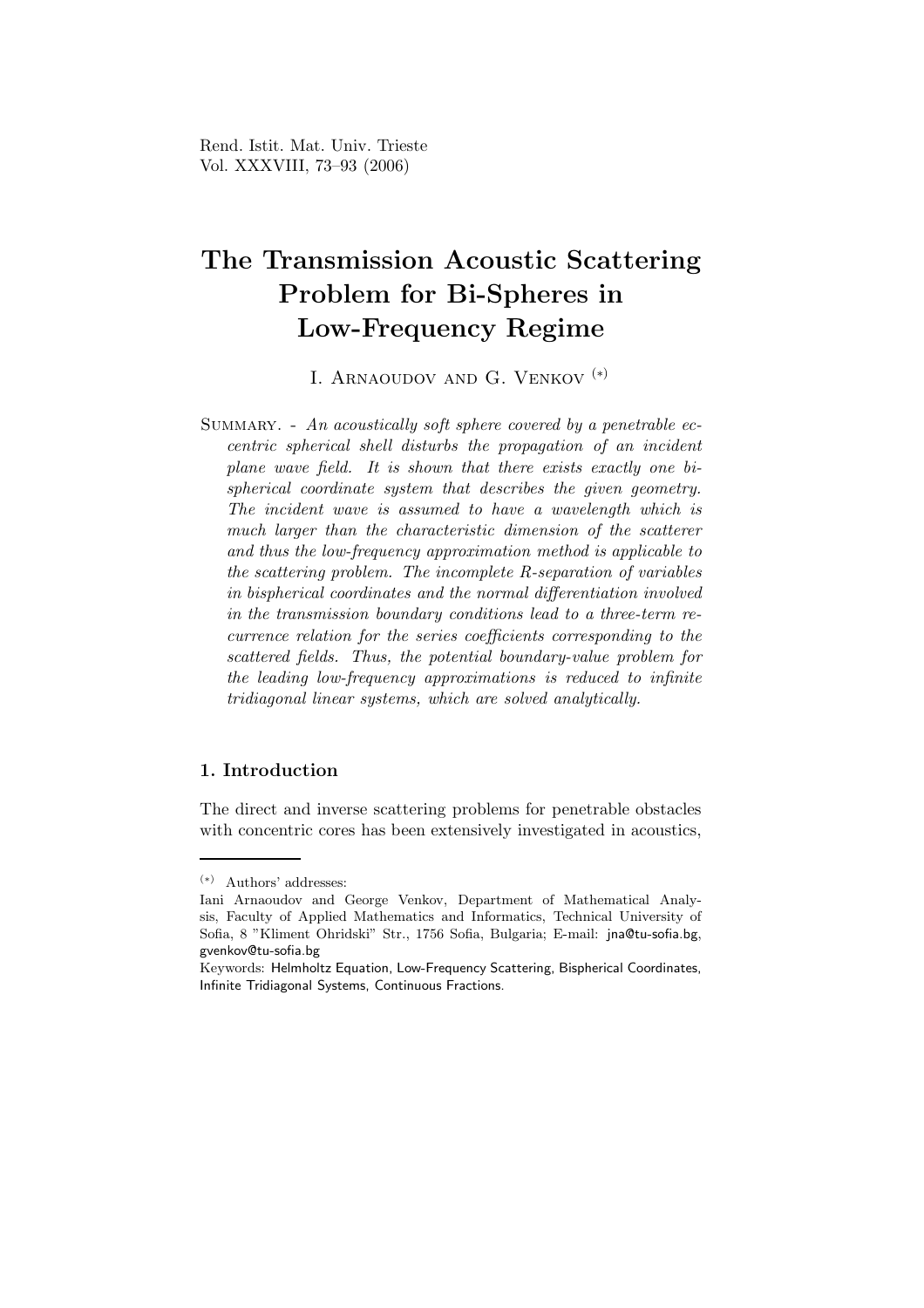as well as in the electromagnetic propagation theory [1, 5, 8, 27]. If the scattering region is composed by two obstacles, than we refer to multiple scattering [26], which is by far less studied in the field of applied mathematics. There is a great interest for such applied problems, which comes mainly from the theory of acoustic emission, the blood analysis and biological studies at the cell level, from the modelling in medicine and health sciences. For example, biological cells involve a nucleus coated by an eccentric cytoplasmic shell, human organs also form scattering obstacles buried within the body and having the same geometrical characteristic. Nevertheless, the most important argument is due to the fact that the far field scattering data involve the parameters needed for identifying the location and the geometry of the core in solving the inverse scattering problem.

The present work treats in low-frequency regime the effects that a small acoustically soft sphere coated by an eccentric spherical shell has on the propagation of a plane wave field. The shell is not allowed to touch the core, so they describe a genuine two-body scattering process. For the geometrical investigation of the two eccentric spheres we refer to Morse and Feshbach [22] and Twersky [26].

The low-frequency series expansion method was first proposed by Kleinman and Vainberg [15] and was later developed and numerically tested by Dassios and Kleinman [8]. We also refer to the works of Arnaoudov, Dassios and Kostopoulos [1], Dassios [5, 6], Dassios and Kamvyssas [7], MacCamy [19] and Venkov [27, 28], where the method is applied to different boundary value problems for acoustic and electromagnetic wave propagation. Using the low-frequency technique the scattering problem is transformed to a sequence of potential boundary value problems for the approximation coefficients of both the scattered exterior field and the induced interior field.

It is shown that given the radii and the position of the external and the internal spheres, there is exactly one bispherical coordinate system that fit the geometry of the composite scatterer. The bispherical coordinates belong to a class of six curvilinear orthogonal coordinate systems, known as cyclides [20], which do not admit complete separation of variables in the harmonic equation, but still allow for solving scalar and vector boundary-value problems of mathematical physics [2, 3, 16, 18, 22]. The incomplete R-separation of variables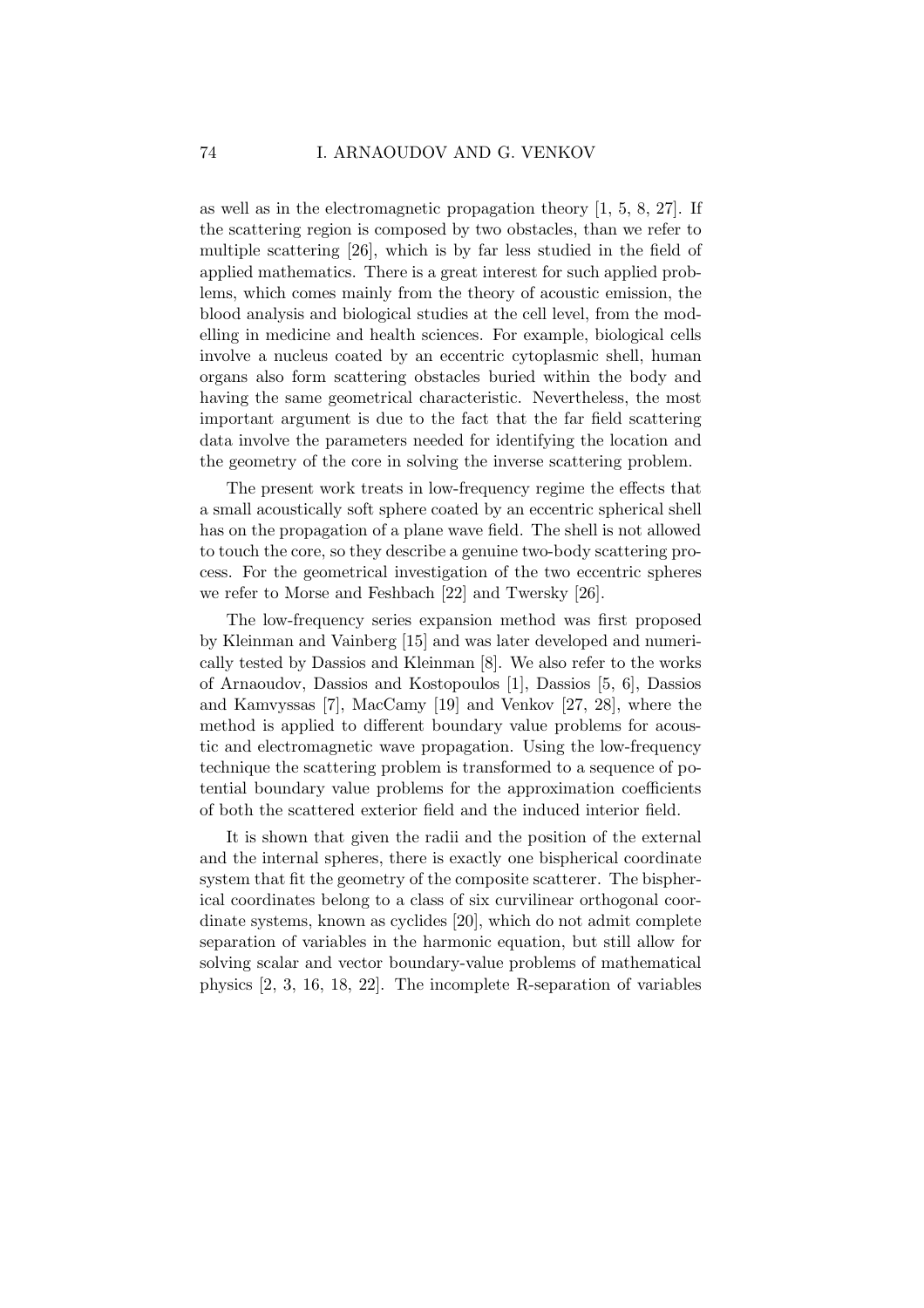for Laplace equation in cyclidal coordinates resulted in a relatively rare application of these coordinate systems for solving applied and engineering problems.

Section 2 contains the specification of the particular bispherical system and the statement of the scattering problem. The lowfrequency treatment of the problem is presented in Section 3. The impact of normal differentiation in the transmission boundary conditions on the surface of the penetrable shell leads to infinite tridiagonal systems of linear algebraic equations, which we overcome by an appropriate use of continuous fractions. Finally, after the straightforward calculation of several surface integrals we approximate the scattering amplitude and the scattering cross-section up to the order of  $k^3$ . The obtained approximations both for the near and the far field are given in terms of rapidly converging series, which is satisfactory for any practical purpose.

### 2. Statement of the scattering problem

Let us consider two eccentric spheres  $S_a$  and  $S_b$  of radii a and b respectively  $(a > b)$ , with centers that are located a distance  $d <$  $a - b$  apart. Our first step is to introduce a bispherical coordinate system which describes the given spheres with two specified values of one of the space variables. The bispherical system is an orthogonal coordinate system [22], which is connected to the Cartesian system through the equations

$$
x = c \frac{\sin \theta \cos \varphi}{\cosh \rho - \cos \theta},
$$
  
\n
$$
y = c \frac{\sin \theta \sin \varphi}{\cosh \rho - \cos \theta},
$$
  
\n
$$
z = c \frac{\sinh \rho}{\cosh \rho - \cos \theta}
$$
  
\n(1)

where 2c denotes the interfocal distance,  $\rho \in (-\infty, +\infty)$  specifies the nonintersecting spheres,  $\theta \in [0, \pi]$  specifies the intersecting spheres and  $\varphi \in [0, 2\pi]$  is the azimuthal angle, which represents the axial symmetry of the system. The  $\rho$ -coordinate surface is a sphere centered at the point  $(0, 0, c/\tanh \rho)$  with radius  $c/|\sinh \rho|$ . As  $\rho$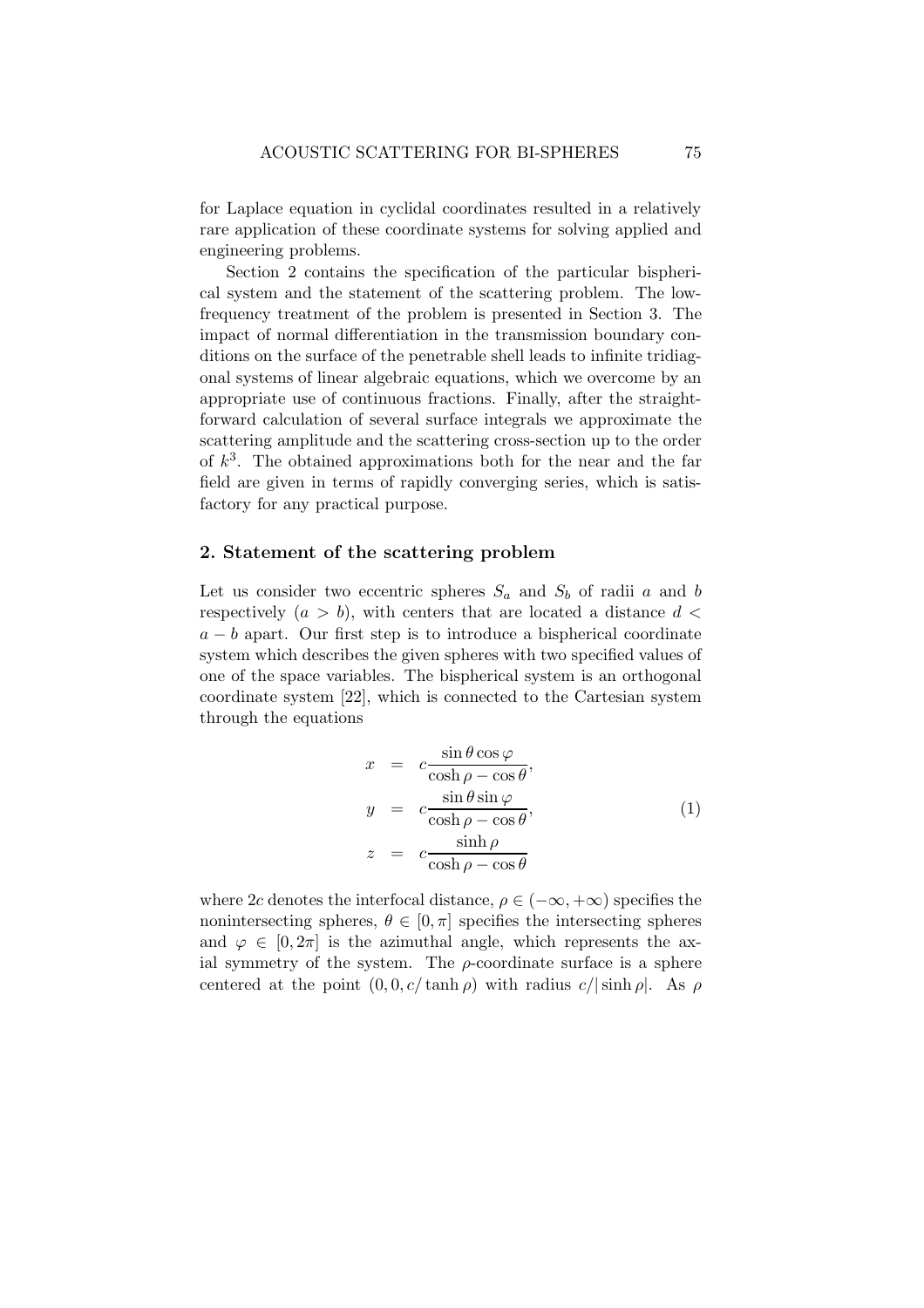runs from  $-\infty$  to  $+\infty$  the corresponding sphere springs at the focus  $(0, 0, -a)$  for  $\rho \to -\infty$ , sweeps the  $z < 0$  half-space for  $\rho < 0$ , passes through the  $z = 0$  plane for  $\rho = 0$  and then sweeps the  $z > 0$ half-space for  $\rho > 0$  to end up at the focus  $(0, 0, a)$  for  $\rho \to +\infty$ .

Let us demand that the sphere  ${\cal S}_a$  that describes the boundary of the shell corresponds to the value  $\rho = r_1$  and the sphere  $S_b$  that describes the surface of the core corresponds to the value  $\rho = r_2$ . In order to adapt a bispherical coordinate system to the spheres  $S_a$  and  $S_b$  we need to find positive numbers  $r_1, r_2, r_1 < r_2$  which satisfy the conditions

$$
\frac{c}{\sinh r_1} = a,
$$
\n
$$
\frac{c}{\sinh r_2} = b,
$$
\n
$$
\frac{c}{\tanh r_1} - \frac{c}{\tanh r_2} = d.
$$
\n(2)

Solving the system (2) with respect to the unknown  $r_1, r_2$  and c, we arrive at

$$
c = \frac{\sqrt{(a+b)^2 - d^2}\sqrt{(a-b)^2 - d^2}}{2d},
$$
  
\n
$$
r_1 = \ln \frac{c + \sqrt{c^2 + a^2}}{a},
$$
  
\n
$$
r_2 = \ln \frac{c + \sqrt{c^2 + b^2}}{b},
$$
\n(3)

which determine exactly one bispherical system that fits the given two-sphere obstacle.

The exterior region  $V^+$  where the scattered acoustic wave propagates is the exterior of the sphere  $S_a$  and corresponds to the domain

$$
V^+ = \{(\rho, \theta, \varphi) | \rho \in (-\infty, r_1), \theta \in [0, \pi], \varphi \in [0, 2\pi)\},\
$$

while the shell  $V^-$  between  $S_a$  and  $S_b$  is defined as

 $\overline{\phantom{a}}$ 

$$
V^- = \{(\rho, \theta, \varphi) | \rho \in (r_1, r_2), \theta \in [0, \pi], \varphi \in [0, 2\pi)\}.
$$

In the new coordinate system the radial distance is given by

$$
r = c\sqrt{\frac{\cosh \rho + \cos \theta}{\cosh \rho - \cos \theta}},
$$
\n(4)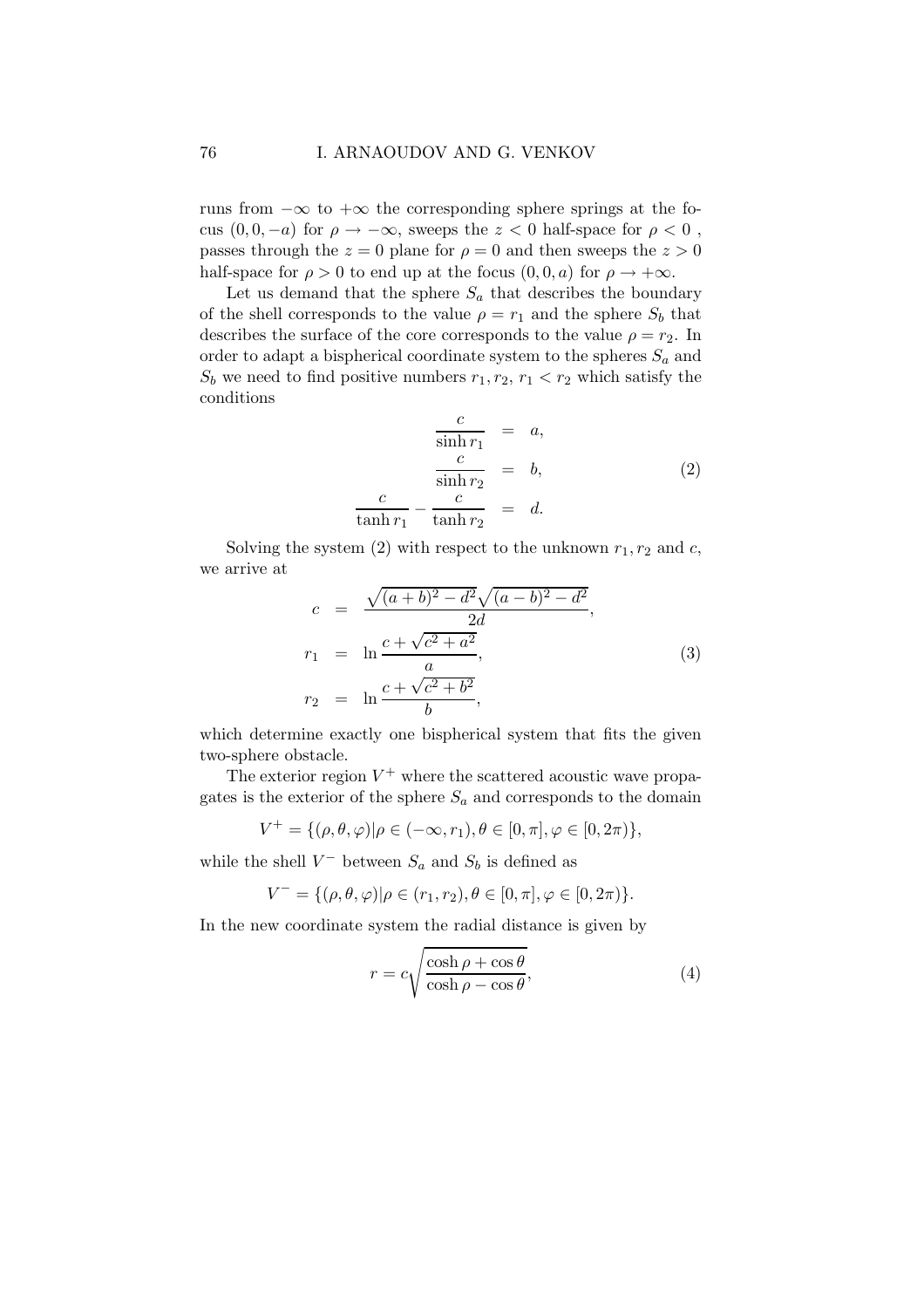which implies that the far-field region corresponds to a small neighborhood of  $(\rho, \theta) = (0, 0)$ .

Suppressing the harmonic time dependence  $\exp\{-i\omega t\}$ , where  $\omega$  denotes the angular frequency, we assume that an incident plane acoustic field of the form

$$
u^{i}(\mathbf{r}) = e^{ik\hat{\mathbf{k}} \cdot \mathbf{r}},\tag{5}
$$

illuminates the target. Here  $k$  stands for the wave number in  $V^+$ and  $\hat{k}$  is the direction of propagation. The scattering problem we consider here is the following: Find the total field

$$
u^{+}(\mathbf{r}) = u^{i}(\mathbf{r}) + u^{s}(\mathbf{r}), \qquad \mathbf{r} \in V^{+}, \qquad (6)
$$

which solve the Helmholtz equation

$$
\Delta u^+ (\mathbf{r}) + k^2 u^+ (\mathbf{r}) = 0, \qquad \mathbf{r} \in V^+ \tag{7}
$$

and the interior excess pressure field  $u^-$ , which solve the equation

$$
\Delta u^{-}(\mathbf{r}) + (k^{-})^{2} u^{-}(\mathbf{r}) = 0, \qquad \mathbf{r} \in V^{-}, \qquad (8)
$$

with  $k^-$  be the corresponding wave number in  $V^-$ .

We assume that the exterior and interior regions  $V^+$  and  $V^$ are occupied by linear, homogeneous, isotropic and lossless acoustic mediums and the interior wave number  $k^-$  is related to k through the expression  $(k^-)^2 = \eta^2 k^2$ , where  $\eta$  is the real index of refraction connecting the two mediums.

The scattered field  $u^s$  satisfies the Sommerfeld radiation condition

$$
\lim_{r \to \infty} r\left(\frac{\partial u^s}{\partial r} - iku^s\right) = 0\tag{9}
$$

uniformly over the unit sphere  $S^2$  of the three dimensional Euclidean space [4].

On the sphere  $S_a$  we demand the transmission conditions

$$
u^{+}(\mathbf{r}) = u^{-}(\mathbf{r}), \qquad \frac{\partial u^{+}(\mathbf{r})}{\partial n} = \beta \frac{\partial u^{-}(\mathbf{r})}{\partial n}, \qquad (10)
$$

where  $\partial/\partial n$  denotes outward normal differentiation and  $\beta$  is the average density. The transmission boundary conditions (10) describe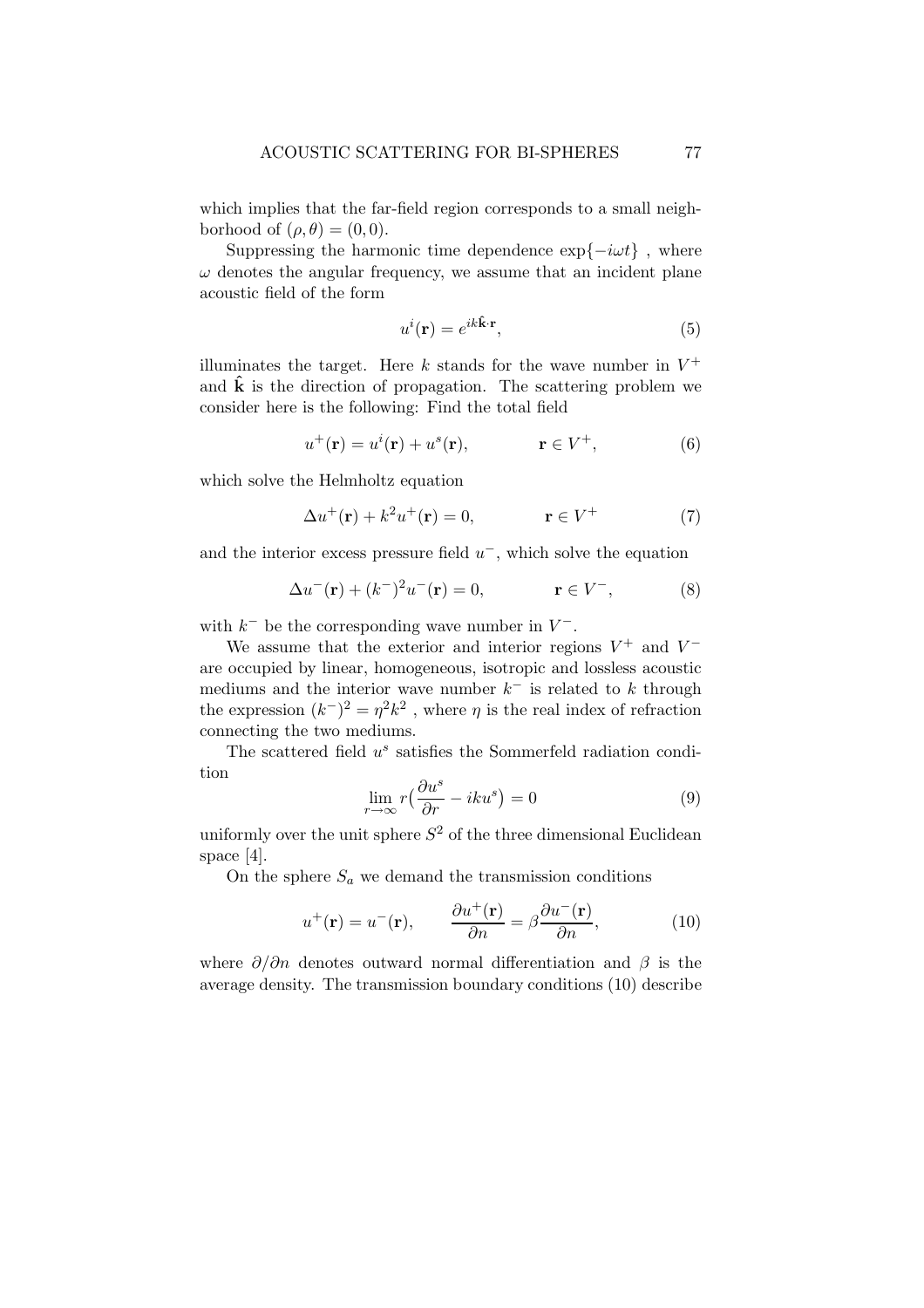the continuity of the excess pressure field, as well as that of the normal component of the velocity field, as we cross the penetrable surface  $S_a$ .

On the surface  $S_b$  of the core we assume the Dirichlet boundary condition

$$
u^{-}(\mathbf{r}) = 0,\tag{11}
$$

which describes the fact that  $S_b$  cannot sustain any pressure and identifies  $S_b$  as an acoustically soft boundary.

If we denote by

$$
h(k|\mathbf{r} - \mathbf{r}'|) = \frac{e^{ik|\mathbf{r} - \mathbf{r}'|}}{ik|\mathbf{r} - \mathbf{r}'|}
$$
(12)

the fundamental solution of the Helmholtz operator with wave number  $k$ , then the exterior field  $u^+$  assumes the well known integral representation [8]

$$
u^{+}(\mathbf{r}) = u^{i}(\mathbf{r}) + \frac{ik}{4\pi} \int_{S_a} \left[ u^{+}(\mathbf{r}') \frac{\partial}{\partial n'} h(k|\mathbf{r} - \mathbf{r}'|) - h(k|\mathbf{r} - \mathbf{r}'|) \frac{\partial}{\partial n'} u^{+}(\mathbf{r}') \right] ds(\mathbf{r}').
$$
\n(13)

In the far field we have the asymptotic form

$$
u^{s}(\mathbf{r}) = g(\hat{\mathbf{r}})h(kr) + \mathcal{O}\left(\frac{1}{r^{2}}\right), \qquad r \to \infty,
$$
 (14)

where the scattering amplitude  $q$  is normalized to the same dimensions as  $u^s$  and is given by

$$
g(\hat{\mathbf{r}}) = -\frac{ik}{4\pi} \int_{S_a} \left[ \frac{\partial}{\partial n'} u^+(\mathbf{r}') + ik(\hat{\mathbf{r}} \cdot \hat{\mathbf{n}}') u^+(\mathbf{r}') \right] e^{ik\hat{\mathbf{r}} \cdot \mathbf{r}'} ds(\mathbf{r}') \tag{15}
$$

for  $\hat{\mathbf{r}} \in S^2$ . Once the scattering amplitude is obtained, the scattering cross-section

$$
\sigma_s = \frac{1}{k^2} \int_{S^2} |g(\hat{\mathbf{r}})|^2 ds(\hat{\mathbf{r}})
$$
\n(16)

is defined as the  $L^2$ -norm of g on the unit sphere [8].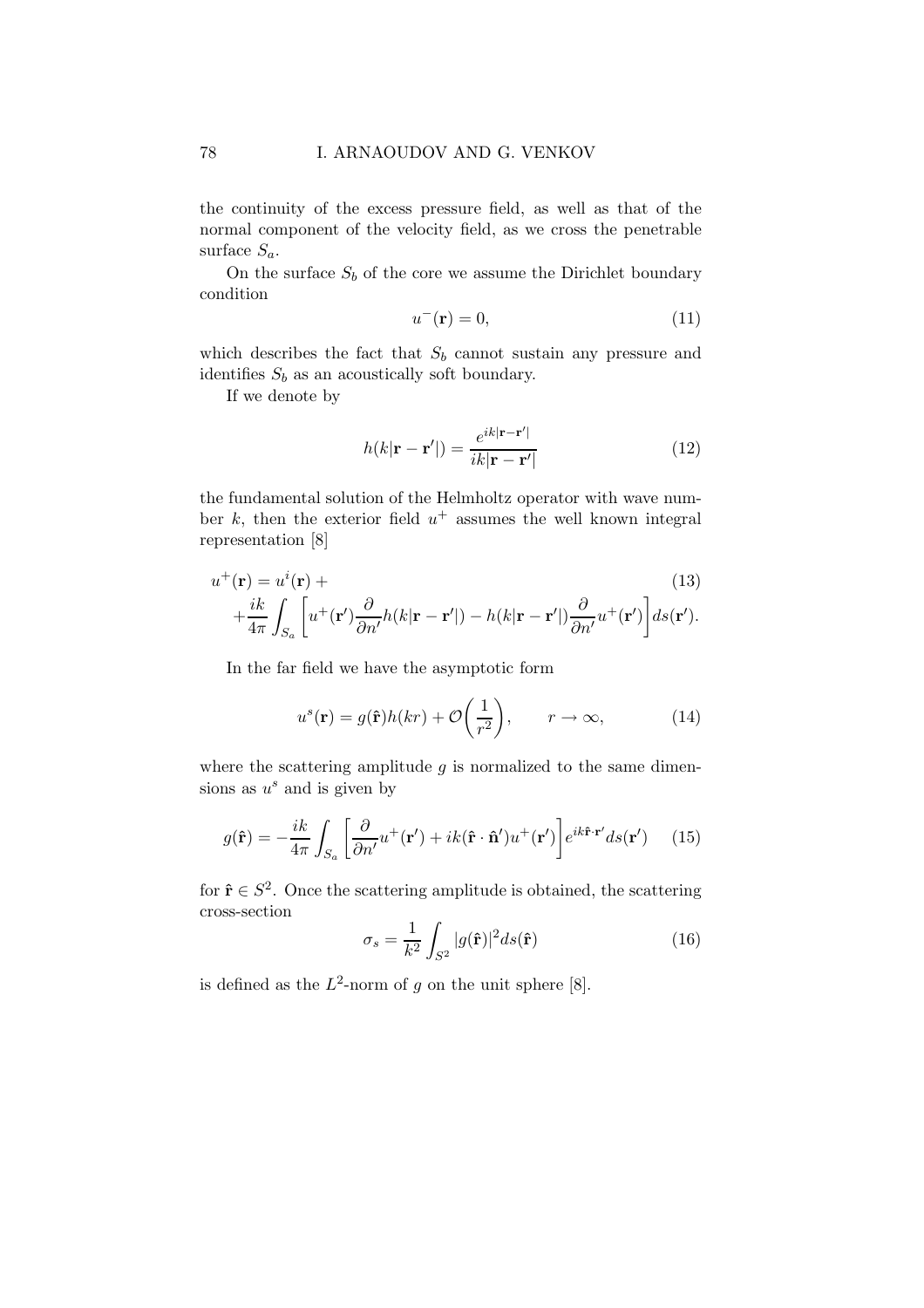# 3. Low-frequency approximation method for a small penetrable sphere with an impenetrable core

Motivation for applying low-frequency expansions, especially for curvilinear coordinate systems that does not allow separation of variables for the Helmholtz equation, is the replacement of the initial scattering problem with a sequence of potential boundary-value problems that can be solved iteratively [1, 2, 3, 5, 6, 7, 27, 28]. When the wavelength of the incident field is much larger than the radius of the exterior sphere, namely  $ka \ll 1$ , all the fields involved are analytic functions of the wavenumber [8, 14, 15].

The total acoustic field  $u^+$  allows power series expansion of the form

$$
u^{+}(\mathbf{r}) = \sum_{n=0}^{\infty} \frac{(ik)^n}{n!} u_n^{+}(\mathbf{r}), \qquad \mathbf{r} \in V^{+} \cup S_a.
$$
 (17)

To facilitate our further investigations the interior field  $u^-$  is expanded in powers of  $ik$  rather than  $ik^-$ , that is

$$
u^{-}(\mathbf{r}) = \sum_{n=0}^{\infty} \frac{(ik)^n}{n!} u_n^{-}(\mathbf{r}), \qquad \mathbf{r} \in V^{-} \cup S_a \cup S_b,
$$
 (18)

where we use the relation  $k^- = \eta k$  and the powers of  $\eta$  are absorbed in the coefficients  $u_n^-$ . The validity of the expansions (17), (18) is established by Kleinman [13].

The low-frequency approximations  $u_n^+, u_n^-$  solve the equations

$$
\Delta u_n^+(\mathbf{r}) = n(n-1)u_{n-2}^+(\mathbf{r}), \qquad \mathbf{r} \in V^+ , \qquad (19)
$$

$$
\Delta u_n^-(\mathbf{r}) = n(n-1)\eta^2 u_{n-2}^-(\mathbf{r}), \qquad \mathbf{r} \in V^-\,, \tag{20}
$$

the transmission conditions on the shell

$$
u_n^+(\mathbf{r}) = u_n^-(\mathbf{r}), \quad \frac{\partial u_n^+(\mathbf{r})}{\partial n} = \beta \frac{\partial u_n^-(\mathbf{r})}{\partial n}, \qquad \mathbf{r} \in S_a \tag{21}
$$

and the Dirichlet boundary condition on the core

$$
u_n^-(\mathbf{r}) = 0, \qquad \mathbf{r} \in S_b \tag{22}
$$

for every  $n = 0, 1, \ldots$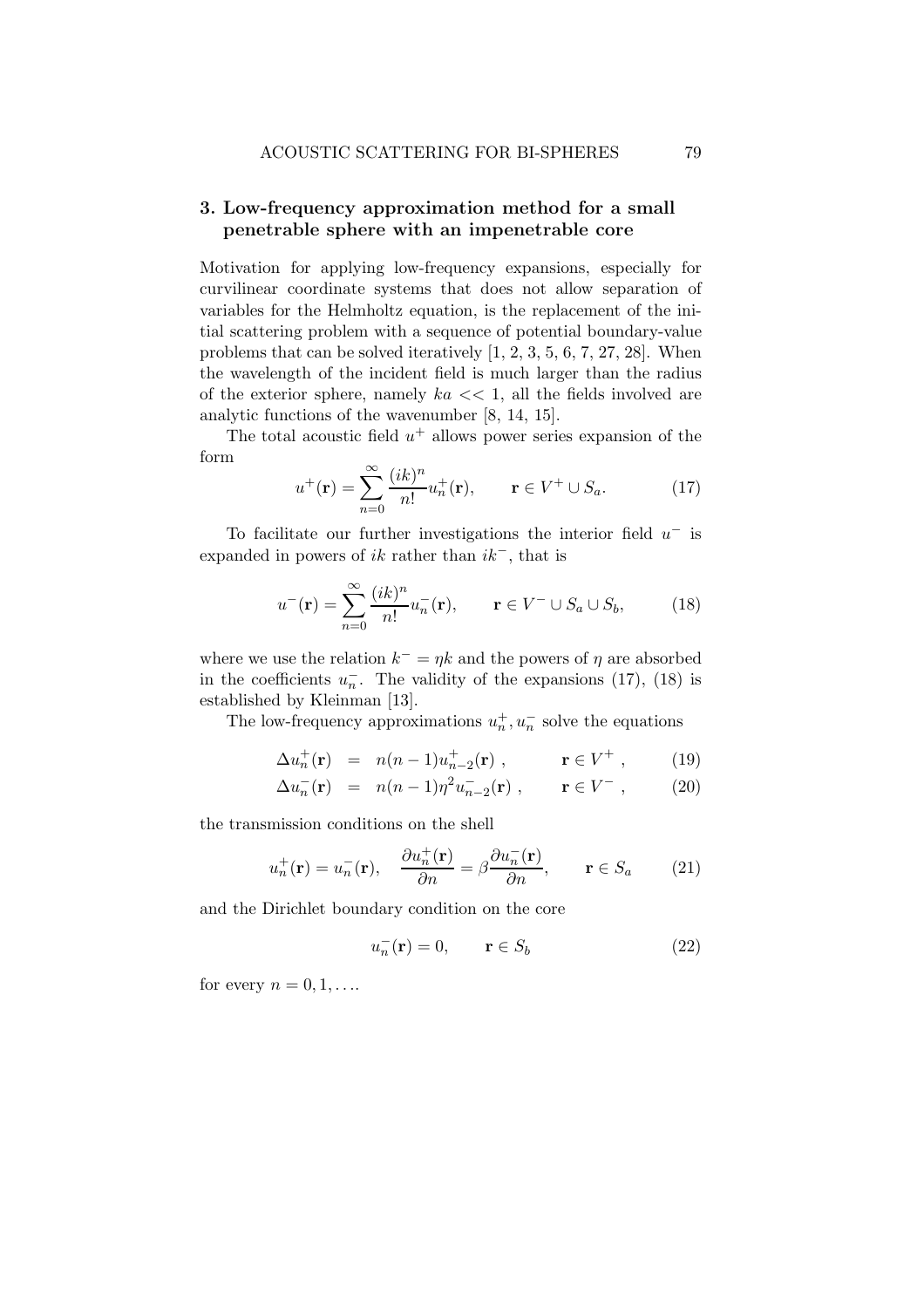For the determination of the form of  $u_n^+$  we employ the lowfrequency expansions both of the plane incident field (5) and the fundamental solution (12)

$$
u^{i}(\mathbf{r}) = \sum_{n=0}^{\infty} \frac{(ik)^{n}}{n!} (\hat{\mathbf{k}} \cdot \mathbf{r})^{n},
$$
  

$$
h(k|\mathbf{r} - \mathbf{r}'|) = \sum_{n=0}^{\infty} \frac{(ik)^{n}}{n!} |\mathbf{r} - \mathbf{r}'|^{n-1},
$$
 (23)

and substituting into (13) we obtain

$$
u_n^+(\mathbf{r}) = (\hat{\mathbf{k}} \cdot \mathbf{r})^n +
$$
  
+ 
$$
\frac{1}{4\pi} \int_{S_a} u_n^+(\mathbf{r}') \frac{\partial}{\partial n'} \frac{1}{|\mathbf{r} - \mathbf{r}'|} - \frac{1}{|\mathbf{r} - \mathbf{r}'|} \frac{\partial u_n^+(\mathbf{r}')}{\partial n'} ds(\mathbf{r}') +
$$
  
+ 
$$
\frac{1}{4\pi} \sum_{m=1}^n {n \choose m} \int_{S_a} u_{n-m}^+(\mathbf{r}') \frac{\partial}{\partial n'} |\mathbf{r} - \mathbf{r}'|^{m-1} +
$$
  
- 
$$
|\mathbf{r} - \mathbf{r}'|^{m-1} \frac{\partial u_{n-m}^+(\mathbf{r}')}{\partial n'} ds(\mathbf{r}').
$$
 (24)

In order to establish the so-called asymptotic integral representation we use the fact that

$$
\int_{S_a} u_n^+(\mathbf{r}') \frac{\partial}{\partial n'} \frac{1}{|\mathbf{r} - \mathbf{r}'|} - \frac{1}{|\mathbf{r} - \mathbf{r}'|} \frac{\partial u_n^+(\mathbf{r}')}{\partial n'} ds(\mathbf{r}') = \mathcal{O}\left(\frac{1}{r}\right), \quad r \to \infty
$$
\n(25)

and thus (24) becomes

$$
u_n^+(\mathbf{r}) = (\hat{\mathbf{k}} \cdot \mathbf{r})^n +
$$
  
+ 
$$
\frac{1}{4\pi} \sum_{m=1}^n {n \choose m} \int_{S_a} u_{n-m}^+(\mathbf{r}') \frac{\partial}{\partial n'} |\mathbf{r} - \mathbf{r}'|^{m-1} +
$$
  
- 
$$
|\mathbf{r} - \mathbf{r}'|^{m-1} \frac{\partial u_{n-m}^+(\mathbf{r}')}{\partial n'} ds(\mathbf{r}') + \mathcal{O}\left(\frac{1}{r}\right). \quad (26)
$$

One can observe that the nonvanishing part of the asymptotic representation (26) provides a particular solution of the nonhomogeneous Laplace equation (19). Thus, any solution of (19) can be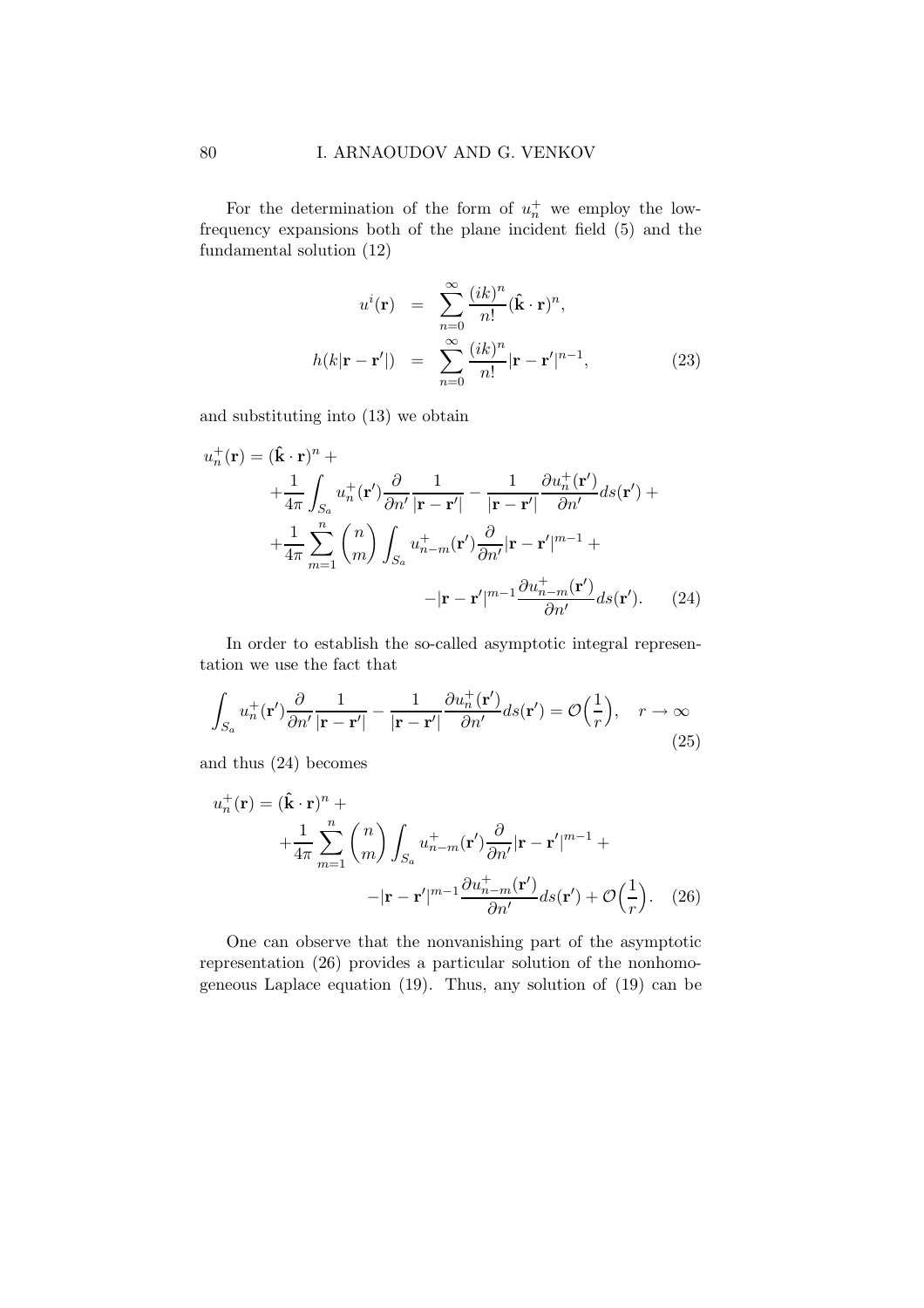written as a sum of the corresponding particular solution plus a solution of the homogeneous Laplace equation, which must also be of order of  $1/r$ , as  $r \to \infty$ .

The Rayleigh approximations: The leading low-frequency coefficients  $u_0^+$  and  $u_0^-$ , known as the Rayleigh approximations [14], solve the following boundary-value problem

$$
\Delta u_0^+(\mathbf{r}) = 0, \qquad \mathbf{r} \in V^+, \tag{27}
$$

$$
\Delta u_0^-(\mathbf{r}) = 0, \qquad \mathbf{r} \in V^- \tag{28}
$$

with boundary conditions

$$
u_0^+(\mathbf{r}) = u_0^-(\mathbf{r}), \quad \frac{\partial u_0^+(\mathbf{r})}{\partial n} = \beta \frac{\partial u_0^-(\mathbf{r})}{\partial n}, \qquad \mathbf{r} \in S_a, \tag{29}
$$

and

$$
u_0^-(\mathbf{r}) = 0, \qquad \mathbf{r} \in S_b. \tag{30}
$$

The low-frequency expansion of the incident field and integral representation formula (26) determine the asymptotic behavior

$$
u_0^+(\mathbf{r}) = 1 + \mathcal{O}\left(\frac{1}{r}\right), \qquad r \to \infty.
$$
 (31)

In bispherical coordinates the boundary value problem  $(27)$ – $(30)$ leads to the axially symmetric solutions [22] and a typical eigenfunction expansion, regular on the axis, assumes the form

$$
f(\rho,\theta) = \sqrt{\cosh \rho - \cos \theta} \sum_{n=0}^{\infty} \left[ A_n e^{(n+\frac{1}{2})\rho} + B_n e^{-(n+\frac{1}{2})\rho} \right] P_n(\cos \theta),
$$
\n(32)

where  $P_n$  are the Legendre polynomials.

Taking the expansion of  $(1 - 2h\cos\theta + h^2)^{-1/2}$  for  $h = e^{-\rho}$  we obtain the uniformly convergent expansion of  $(\cosh \rho - \cos \theta)^{-1/2}$  in terms of zonal harmonics of  $\cos \theta$ , given by

$$
\frac{1}{\sqrt{\cosh \rho - \cos \theta}} = \sqrt{2} \sum_{n=0}^{\infty} e^{-(n + \frac{1}{2})|\rho|} P_n(\cos \theta). \tag{33}
$$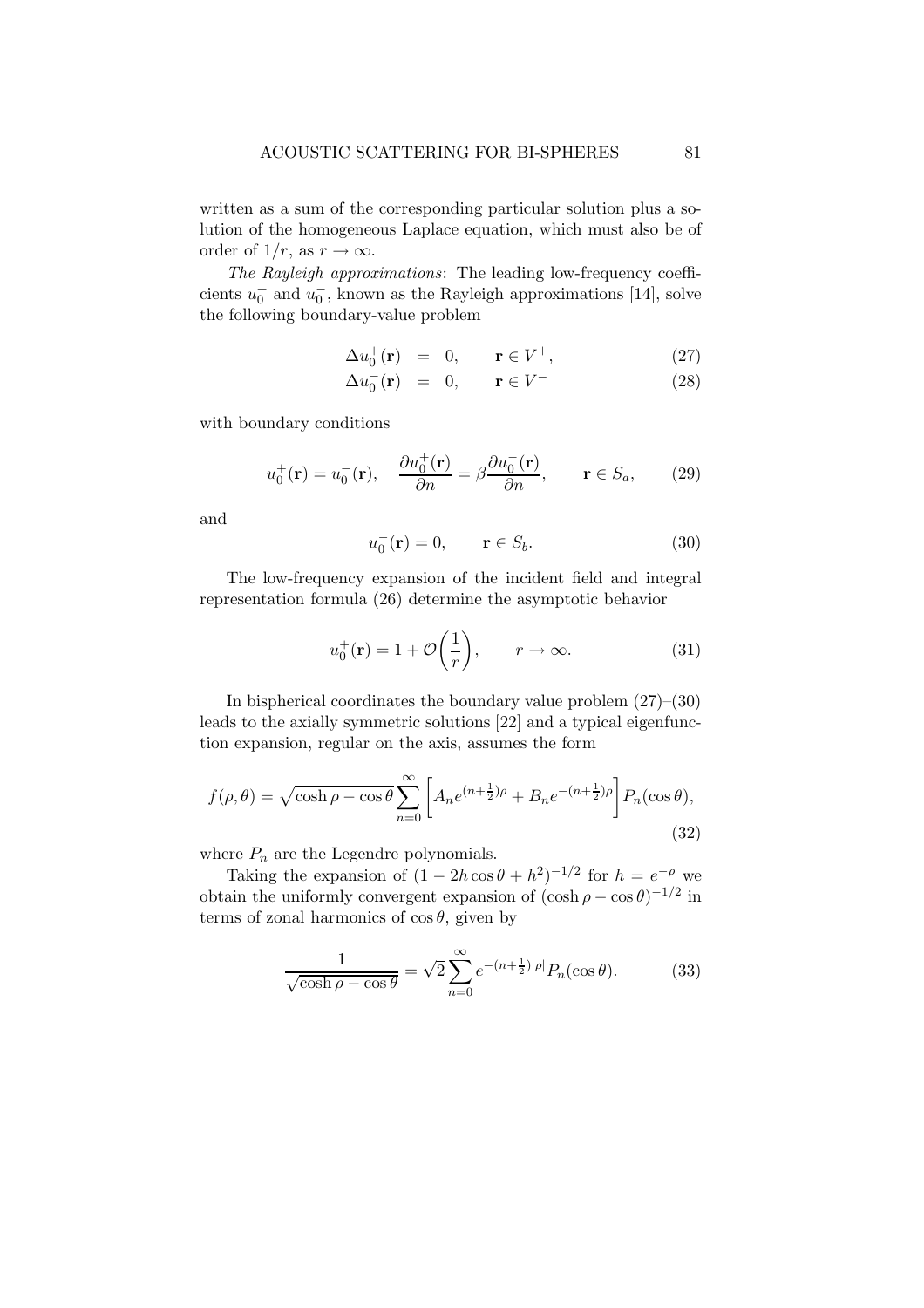In view of (32), (33) and the asymptotic behavior (31) of the zeroth order coefficient  $u_0^+$  we seek solutions in the form

$$
u_0^+(\rho,\theta) = \sqrt{\cosh \rho - \cos \theta} \sum_{n=0}^{\infty} \left[ \sqrt{2}e^{-(n+\frac{1}{2})|\rho|} + A_n^+ e^{(n+\frac{1}{2})\rho} \right] P_n(\cos \theta) ,
$$
\n(34)

for  $\rho \in (-\infty, r_1)$  and

$$
u_0^-(\rho,\theta) = \sqrt{\cosh \rho - \cos \theta} \sum_{n=0}^{\infty} \left[ A_n^- e^{(n+\frac{1}{2})\rho} + B_n^- e^{-(n+\frac{1}{2})\rho} \right] P_n(\cos \theta) ,
$$
\n(35)

for  $\rho \in (r_1, r_2)$ . Note, that the approximation  $u_0^+$  of the exterior field, has coefficients  $B_n^+ = 0$  due to the convergence of the series (34) in  $(-\infty, r_1)$ .

The coefficients  $A_n^-$  and  $B_n^-$  are related through Dirichlet condition (30), implying

$$
B_n^- = -A_n^- e^{(2n+1)r_2}.
$$
\n(36)

In view of the normal derivative in bispherical coordinates

$$
\frac{\partial}{\partial n} = \hat{\mathbf{n}} \cdot \nabla \n= \frac{\cosh \rho - \cos \theta}{c} \frac{\partial}{\partial \rho},
$$
\n(37)

the transmission conditions (29) produce the relations

$$
\sum_{n=0}^{\infty} \left[ A_n^+ e^{(n+\frac{1}{2})r_1} + \sqrt{2} e^{-(n+\frac{1}{2})r_1} \right] P_n(\cos \theta) =
$$
  
= 
$$
\sum_{n=0}^{\infty} A_n^- \left[ e^{(n+\frac{1}{2})r_1} - e^{(2n+1)r_2} e^{-(n+\frac{1}{2})r_1} \right] P_n(\cos \theta)
$$
 (38)

and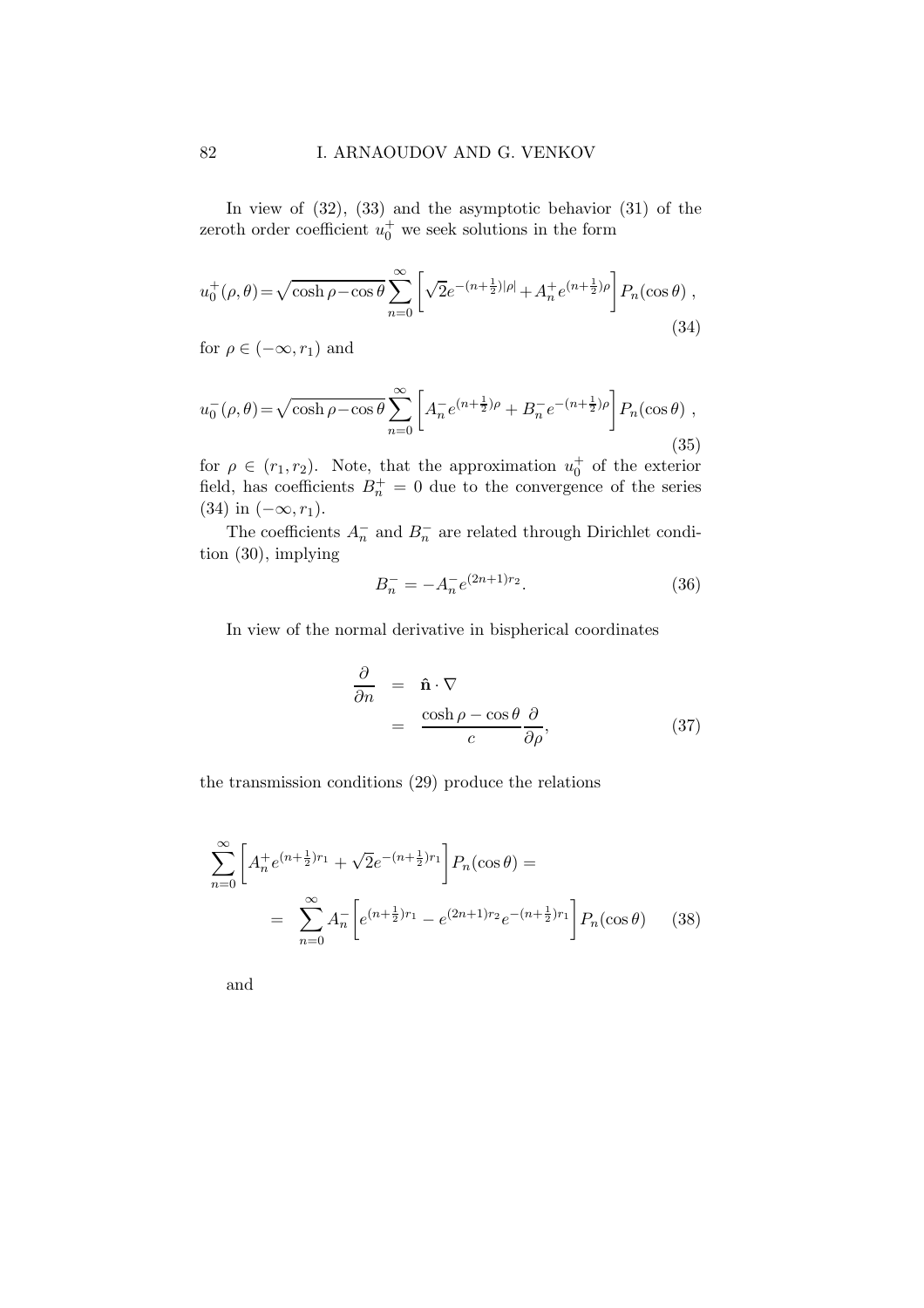$$
\frac{\sinh r_1}{2\sqrt{\cosh r_1 - \cos \theta}} \sum_{n=0}^{\infty} \left[ A_n^+ e^{(n+\frac{1}{2})r_1} + \sqrt{2}e^{-(n+\frac{1}{2})r_1} \right] P_n(\cos \theta)
$$
  
+  $\sqrt{\cosh r_1 - \cos \theta} \sum_{n=0}^{\infty} \left( n + \frac{1}{2} \right) \left[ A_n^+ e^{(n+\frac{1}{2})r_1} + \sqrt{2}e^{-(n+\frac{1}{2})r_1} \right] P_n(\cos \theta)$   
=  $\beta \frac{\sinh r_1}{2\sqrt{\cosh r_1 - \cos \theta}} \sum_{n=0}^{\infty} A_n^- \left[ e^{(n+\frac{1}{2})r_1} - e^{(2n+1)r_2} e^{-(n+\frac{1}{2})r_1} \right] P_n(\cos \theta)$   
+  $\beta \sqrt{\cosh r_1 - \cos \theta} \sum_{n=0}^{\infty} A_n^- \left( n + \frac{1}{2} \right) \left[ e^{(n+\frac{1}{2})r_1} + e^{(2n+1)r_2} e^{-(n+\frac{1}{2})r_1} \right] P_n(\cos \theta).$   
(39)

From (38) we obtain

$$
A_n^- = \frac{\sqrt{2} + A_n^+ e^{(2n+1)r_1}}{e^{(2n+1)r_1} - e^{(2n+1)r_2}},\tag{40}
$$

and then (39) becomes

$$
\sum_{n=0}^{\infty} (1 - \beta) \sinh r_1 \left[ A_n^+ e^{(n + \frac{1}{2})r_1} + \sqrt{2} e^{-(n + \frac{1}{2})r_1} \right] P_n(\cos \theta)
$$
  
\n
$$
= \sum_{n=0}^{\infty} (2n + 1) \cosh r_1 \left[ \beta \Lambda_n \left( A_n^+ e^{(n + \frac{1}{2})r_1} + \sqrt{2} e^{-(n + \frac{1}{2})r_1} \right) - \left( A_n^+ e^{(n + \frac{1}{2})r_1} - \sqrt{2} e^{-(n + \frac{1}{2})r_1} \right) \right] P_n(\cos \theta)
$$
  
\n
$$
- \sum_{n=0}^{\infty} \left[ \beta \Lambda_n \left( A_n^+ e^{(n + \frac{1}{2})r_1} + \sqrt{2} e^{-(n + \frac{1}{2})r_1} \right) - \left( A_n^+ e^{(n + \frac{1}{2})r_1} - \sqrt{2} e^{-(n + \frac{1}{2})r_1} \right) \right] (2n + 1) \cos \theta P_n(\cos \theta) \quad (41)
$$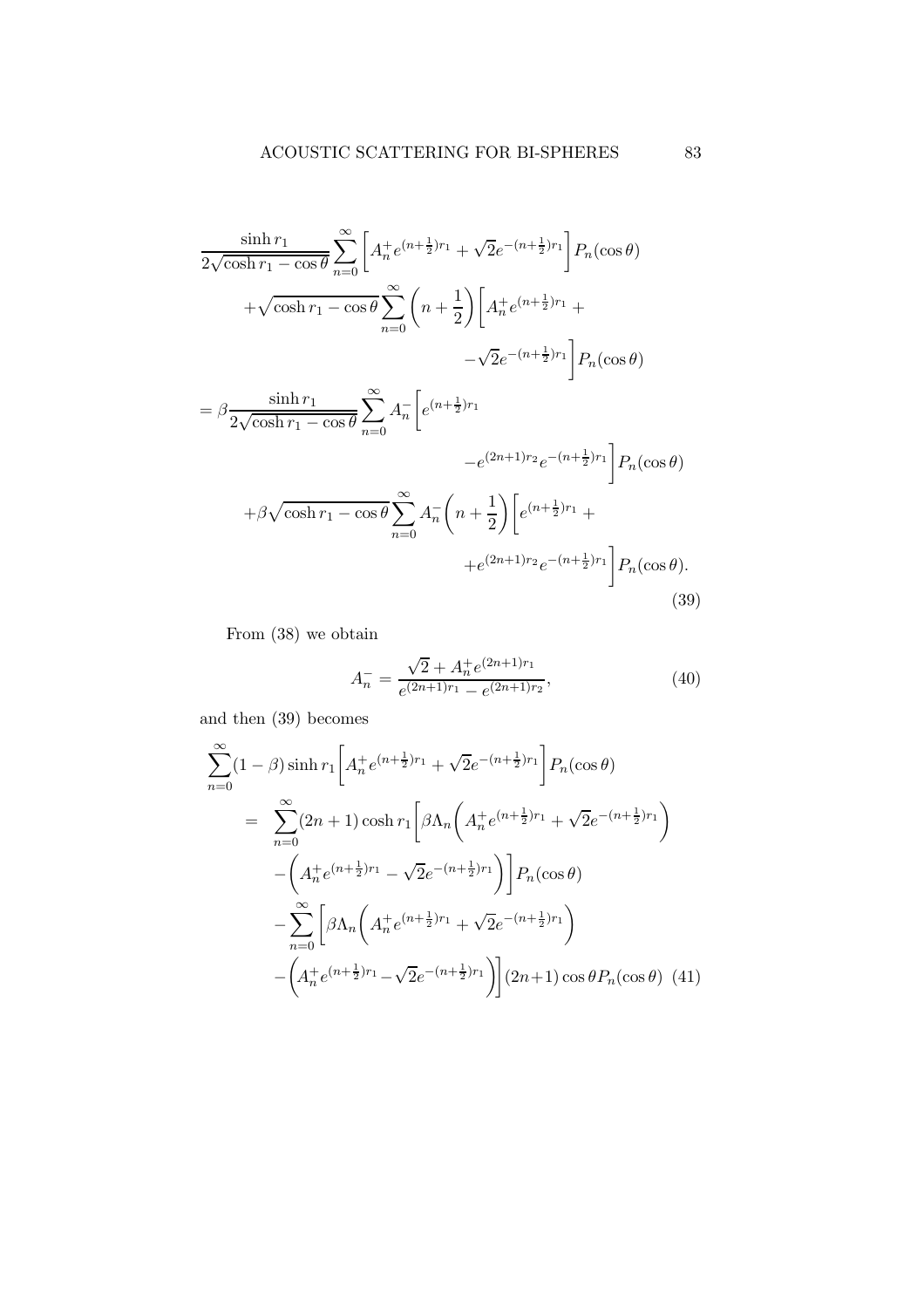where we denote

$$
\Lambda_n = \frac{e^{(2n+1)r_1} + e^{(2n+1)r_2}}{e^{(2n+1)r_1} - e^{(2n+1)r_2}}.
$$
\n(42)

Substituting the recursion formula for Legendre polynomials [11, 22]

$$
(2n+1)\cos\theta P_n(\cos\theta) = (n+1)P_{n+1}(\cos\theta) + nP_{n-1}(\cos\theta)
$$
 (43)

into (41) and equating degrees of  $P_n$ , we arrive at the three-term recurrence relation

$$
(n+1)e^{(2n+3)r_1}(\Lambda_{n+1}\beta - 1)A_{n+1}^+
$$
  
\n
$$
-e^{(2n+2)r_1}[(2n+1)(\Lambda_n\beta - 1)\cosh r_1 + (\beta - 1)\sinh r_1]A_n^+
$$
  
\n
$$
+ne^{(2n+1)r_1}(\Lambda_{n-1}\beta - 1)A_{n-1}^+ =
$$
  
\n
$$
= \sqrt{2}[(n+1)(\Lambda_{n+1}\beta + 1) + ne^{2r_1}(\Lambda_{n-1}\beta + 1)
$$
  
\n
$$
+e^{r_1}((1-\beta)\sinh r_1 - (2n+1)(\Lambda_n\beta + 1)\cosh r_1)], \quad (44)
$$

due to the factor  $\sqrt{\cosh \rho - \cos \theta}$  and the non-orthogonality of the bispherical [10, 18, 24, 25] (and toroidal [2, 17]) harmonics in  $\theta$ . Thus, the transmission acoustic scattering problem for bi-spheres reduces to infinite tridiagonal systems of linear algebraic equations.

Denoting by

$$
x_n = A_n^+, \quad a_n = (n+1)e^{(2n+3)r_1}(\Lambda_{n+1}\beta - 1),
$$
  
\n
$$
b_n = e^{(2n+2)r_1}[(2n+1)(\Lambda_n\beta - 1)\cosh r_1 + (\beta - 1)\sinh r_1],
$$
  
\n
$$
c_n = ne^{(2n+1)r_1}(\Lambda_{n-1}\beta - 1),
$$
  
\n
$$
d_n = \sqrt{2}[(n+1)(\Lambda_{n+1}\beta + 1) + ne^{2r_1}(\Lambda_{n-1}\beta + 1) \qquad (45)
$$
  
\n
$$
+e^{r_1}((1-\beta)\sinh r_1 - (2n+1)(\Lambda_n\beta + 1)\cosh r_1)],
$$

then the recursive equation (44) reduces to an infinite system of algebraic equations with respect to  $x_n$  of the form

$$
a_n x_{n+1} - b_n x_n + c_n x_{n-1} = d_n, \quad a_n \neq 0, \quad c_0 = 0,
$$
 (46)

for  $n = 0, 1, 2, ...$ 

It is clear that the transmission boundary-value problem for bispheres reduces to equations of type (46), implying that harmonic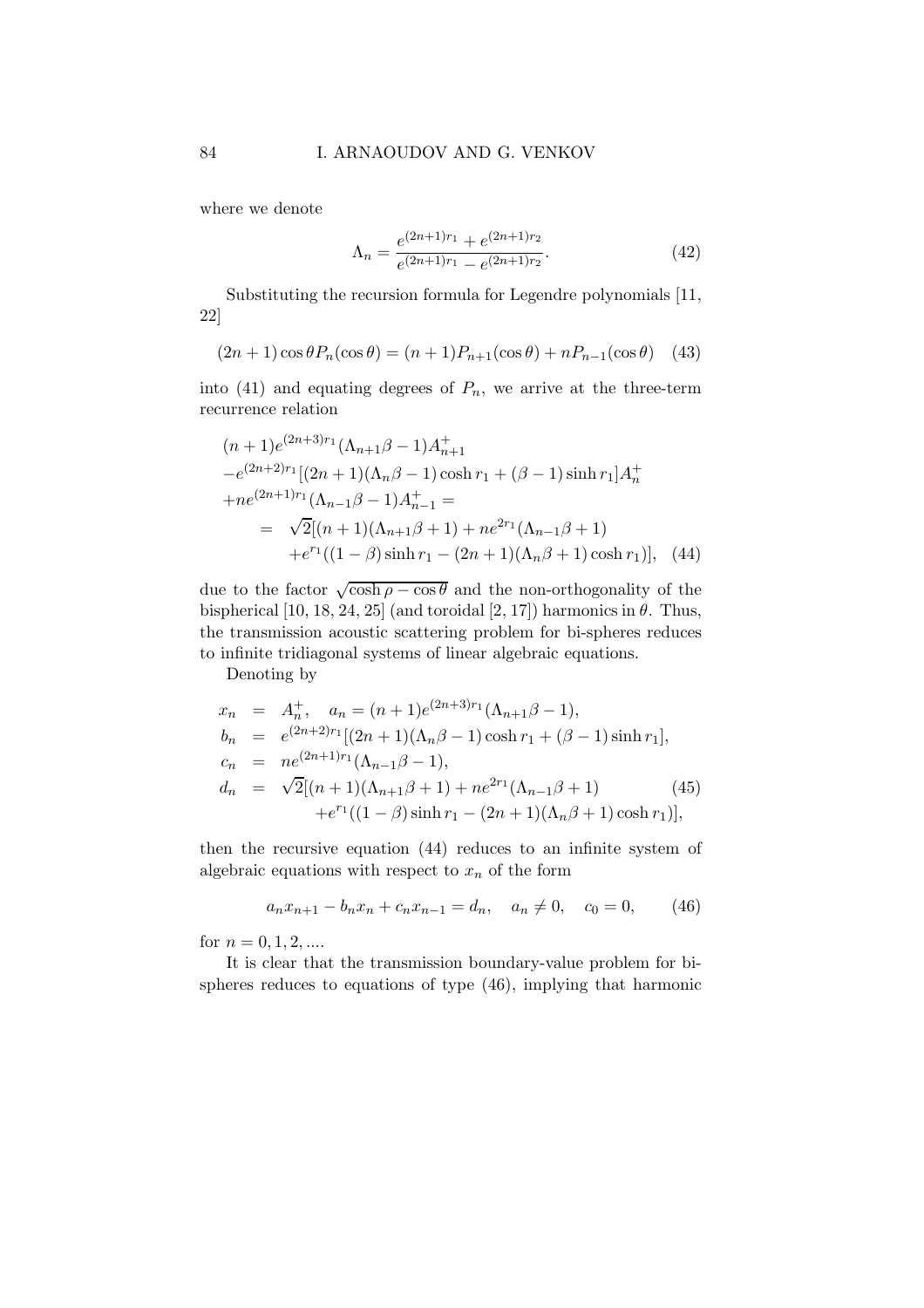function in bispherical coordinates cannot be determined simpler than by a set of tridiagonal infinite systems of algebraic equations [2, 16]. One of the usual techniques for solving recursive equations of the form (46) is based on the application of Greens function method for difference equations as suggested by Milne-Thomson [21] and used by Love [18]. In the present work we introduce more relevant and effective analytical method for solving tridiagonal algebraic systems using the theories of continued fractions and sequence transformations (see Good [9], Householder [12], Stewart and Sun [23]).

The tridiagonal infinite system of algebraic equations (46) reduces to successive solving of two bi-diagonal systems

$$
\tilde{a}_n x_{n+1} - (1 - \kappa_n) x_n = (1 - \kappa_n) y_n, \quad n = 0, 1, 2, ...
$$
  

$$
(1 - \kappa_n) y_n - \tilde{c}_n y_{n-1} = \tilde{d}_{n,s}
$$
 (47)

where  $\tilde{a}_n = a_n/b_n$ ,  $\tilde{c}_n = c_n/b_n$ ,  $\tilde{d}_n = d_n/b_n$  and  $\kappa_n$  is a finite continuous fraction, defined by

$$
\kappa_n = \frac{\tilde{c}_n \tilde{a}_{n-1}}{1 - \frac{\tilde{c}_{n-1} \tilde{a}_{n-2}}{1 - \frac{\tilde{c}_{n-2} \tilde{a}_{n-3}}{1 - \dots}}}, \quad \kappa_0 = 0.
$$
 (48)

The above bi-diagonal systems have analytical solutions

$$
x_n = -y_n - \sum_{m=n+1}^{\infty} y_m \prod_{s=n}^{m-1} \frac{\tilde{a}_s}{1 - \kappa_s},
$$
\n(49)

$$
y_n = \frac{\tilde{d}_n}{1 - \kappa_n} + \sum_{m=0}^{n-1} \frac{\tilde{d}_m}{1 - \kappa_m} \prod_{s=m+1}^n \frac{\tilde{c}_s}{1 - \kappa_s}.
$$
 (50)

It should be mentioned that  $y_n$ ,  $n = 0, 1, 2, \dots$  are uniquely determined by the second recurrence relation in (47) (since  $\tilde{c}_0 = 0$ ). Then the values of  $x_n$  are generated by the infinite series (49).

The convergence in formulas (49) can be verified by the analysis of the coefficients  $\tilde{a}_n, \tilde{c}_n$  and  $\tilde{d}_n$  of the system (47), which in our case converge exponentially to zero, making their solutions converge as well. Expressions (36), (40) and (44) reduce to the corresponding formulae for the soft sphere when  $\beta = 1$ , while the constants  $\Lambda_n$  are to be interpreted as the influence of the coating.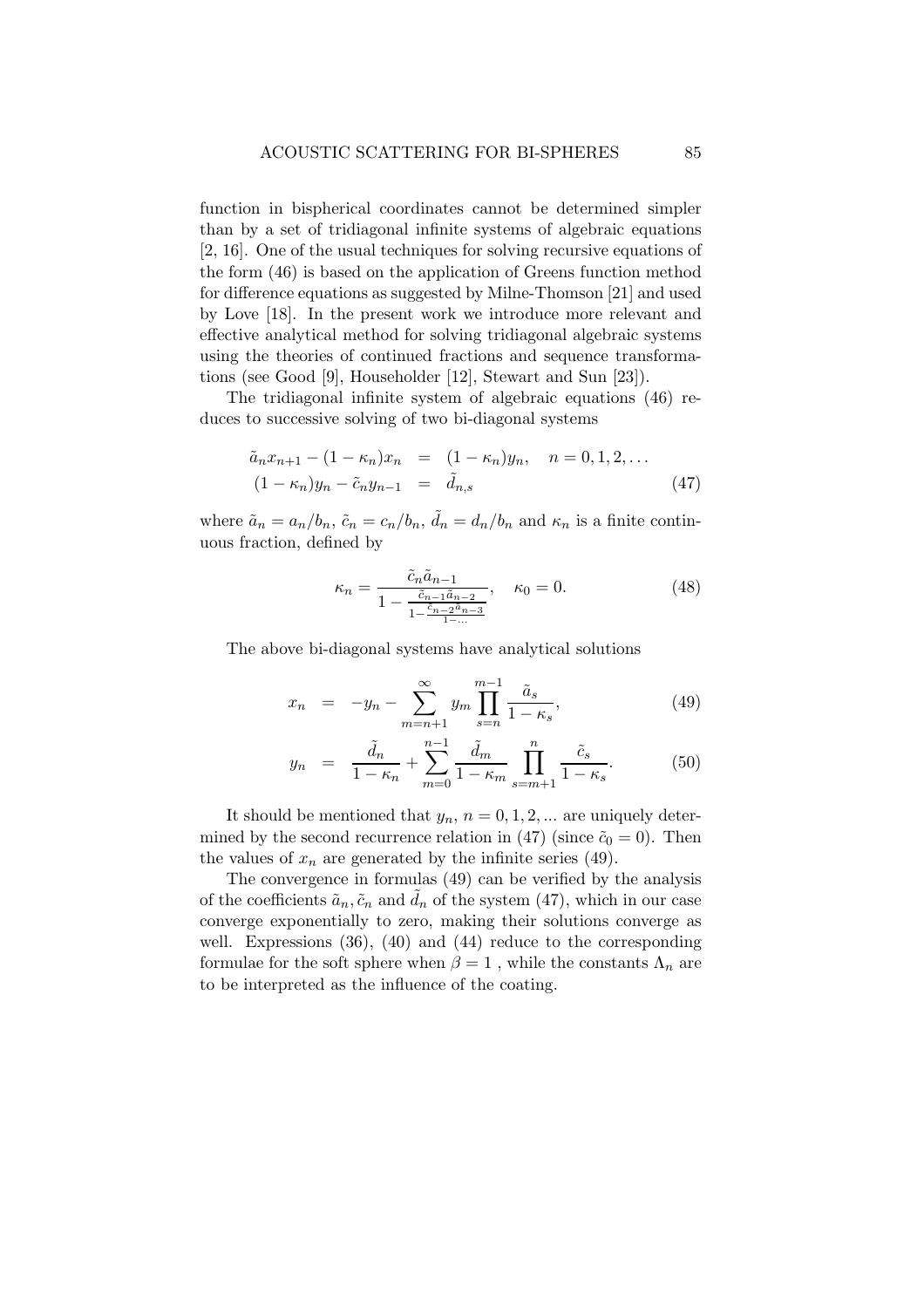The first-order approximation: The first-order low-frequency coefficients  $u_1^+, u_1^-$  are obtained by solving the following boundary value problems:

$$
\Delta u_1^+(\mathbf{r}) = 0, \qquad \mathbf{r} \in V^+, \quad (51)
$$

$$
\Delta u_1^-(\mathbf{r}) = 0, \qquad \mathbf{r} \in V^-, \quad (52)
$$

$$
u_1^+(\mathbf{r}) = u_1^-(\mathbf{r}), \qquad \frac{\partial u_1^+(\mathbf{r})}{\partial n} = \beta \frac{\partial u_1^-(\mathbf{r})}{\partial n}, \quad \mathbf{r} \in S_a, \quad (53)
$$

$$
u_1^-(\mathbf{r}) = 0, \qquad \mathbf{r} \in S_b. \qquad (54)
$$

Substituting  $n = 1$  into (26) we establish the asymptotic behavior of the exterior field as

$$
u_1^+(\mathbf{r}) = \hat{\mathbf{k}} \cdot \mathbf{r} - \frac{1}{4\pi} \int_{S_a} \frac{\partial u_0^+(\mathbf{r})}{\partial n'} ds(\mathbf{r}) + \mathcal{O}\left(\frac{1}{r}\right), \qquad r \to \infty. \tag{55}
$$

Because of the  $\hat{\mathbf{k}} \cdot \mathbf{r}$ -term in the asymptotic form (55), the firstorder approximations are not azimuthal independent anymore. In bispherical coordinates the general form of the Laplace equation [8] is

$$
(\cosh \rho - \cos \theta) \left[ \frac{\partial}{\partial \rho} \left( \frac{1}{\cosh \rho - \cos \theta} \frac{\partial}{\partial \rho} \right) + \frac{1}{\sin \theta} \frac{\partial}{\partial \theta} \left( \frac{\sin \theta}{\cosh \rho - \cos \theta} \frac{\partial}{\partial \theta} \right) \right] f(\rho, \theta, \varphi) + \frac{1}{\sin^2 \theta} \frac{\partial^2}{\partial \varphi^2} f(\rho, \theta, \varphi) = 0.
$$

From (1) and (33) we derive the expansions

$$
x = 2\sqrt{2}c\sqrt{\cosh\rho - \cos\theta} \sum_{n=0}^{\infty} e^{-(n+\frac{1}{2})|\rho|} P_n^1(\cos\theta) \cos\varphi,
$$
  
\n
$$
y = 2\sqrt{2}c\sqrt{\cosh\rho - \cos\theta} \sum_{n=0}^{\infty} e^{-(n+\frac{1}{2})|\rho|} P_n^1(\cos\theta) \sin\varphi,
$$
  
\n
$$
z = 2\sqrt{2}c\sqrt{\cosh\rho - \cos\theta} \sum_{n=0}^{\infty} \left(n + \frac{1}{2}\right) (\text{sign}\rho) e^{-(n+\frac{1}{2})|\rho|} P_n(\cos\theta).
$$
  
\n(56)

Therefore, the  $\hat{\mathbf{k}} \cdot \mathbf{r}$ -term dictates that  $u_1^+, u_1^-$  live not only in the axially symmetric subspace generated by  $P_n(\cos \theta)$ , but also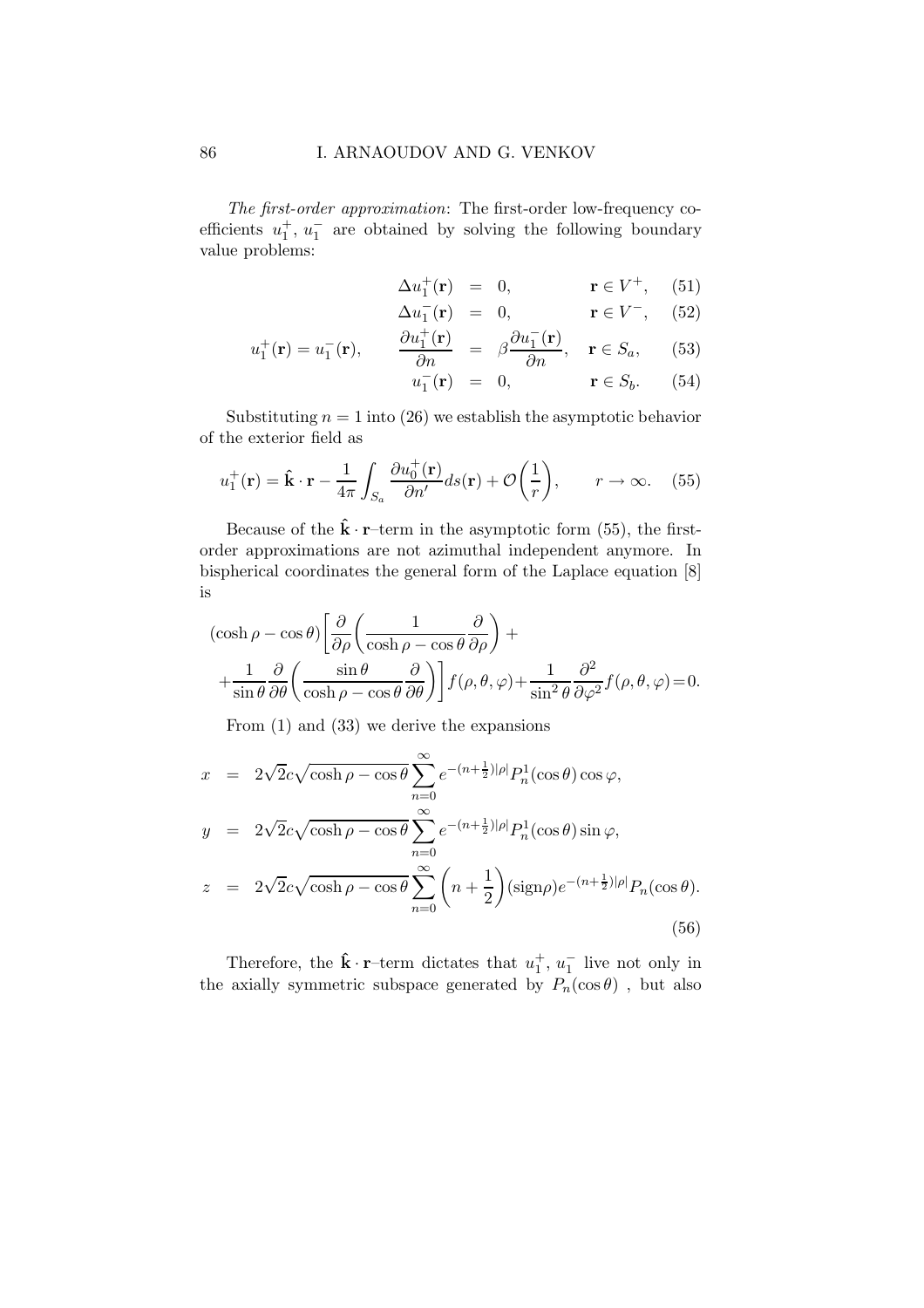in the subspace of the first-order azimuthal dependence generated by  $P_n^1(\cos \theta) \cos \varphi$  and  $P_n^1(\cos \theta) \sin \varphi$ . Thus, we conclude that the solutions of  $(51)$ – $(55)$  are expressed in the form

$$
u_1^+(\rho, \theta, \varphi) = \sqrt{\cosh \rho - \cos \theta} \Bigg\{ \sum_{n=0}^{\infty} \Bigg[ C_n^+ e^{(n + \frac{1}{2})\rho} + (57) + 2\sqrt{2}ck_1e^{-(n + \frac{1}{2})|\rho|} \Bigg] P_n^1(\cos \theta) \cos \varphi
$$
  
+ 
$$
\sum_{n=0}^{\infty} \Bigg[ E_n^+ e^{(n + \frac{1}{2})\rho} + 2\sqrt{2}ck_2e^{-(n + \frac{1}{2})|\rho|} \Bigg] P_n^1(\cos \theta) \sin \varphi
$$
  
+ 
$$
\sum_{n=0}^{\infty} \Bigg[ G_n^+ e^{(n + \frac{1}{2})\rho} + \sqrt{2}((2n + 1)(\text{sign}\rho)ck_3 - I)e^{-(n + \frac{1}{2})|\rho|} \Bigg] \cdot P_n(\cos \theta) \Bigg\},
$$
(6.68)

for  $\rho \in (-\infty, r_1)$  and

$$
u_1^-(\rho, \theta, \varphi) = \sqrt{\cosh \rho - \cos \theta} \Bigg\{ \sum_{n=0}^{\infty} \Bigg[ C_n^- e^{(n + \frac{1}{2})\rho} + \Bigg] P_n^1(\cos \theta) \cos \varphi + D_n^- e^{-(n + \frac{1}{2})\rho} \Bigg] P_n^1(\cos \theta) \cos \varphi + \sum_{n=0}^{\infty} \Bigg[ E_n^- e^{(n + \frac{1}{2})\rho} + F_n^- e^{-(n + \frac{1}{2})\rho} \Bigg] P_n^1(\cos \theta) \sin \varphi + \sum_{n=0}^{\infty} \Bigg[ G_n^- e^{(n + \frac{1}{2})\rho} + H_n^- e^{-(n + \frac{1}{2})\rho} \Bigg] P_n(\cos \theta) \Bigg\},
$$
(58)

for  $\rho \in (r_1, r_2)$ , where

$$
I = \frac{1}{4\pi} \int_{S_a} \frac{\partial u_0^+(\mathbf{r})}{\partial n} ds(\mathbf{r})
$$
\n(59)

and  $\hat{\mathbf{k}} = (k_1, k_2, k_3)$  is the unit propagation vector.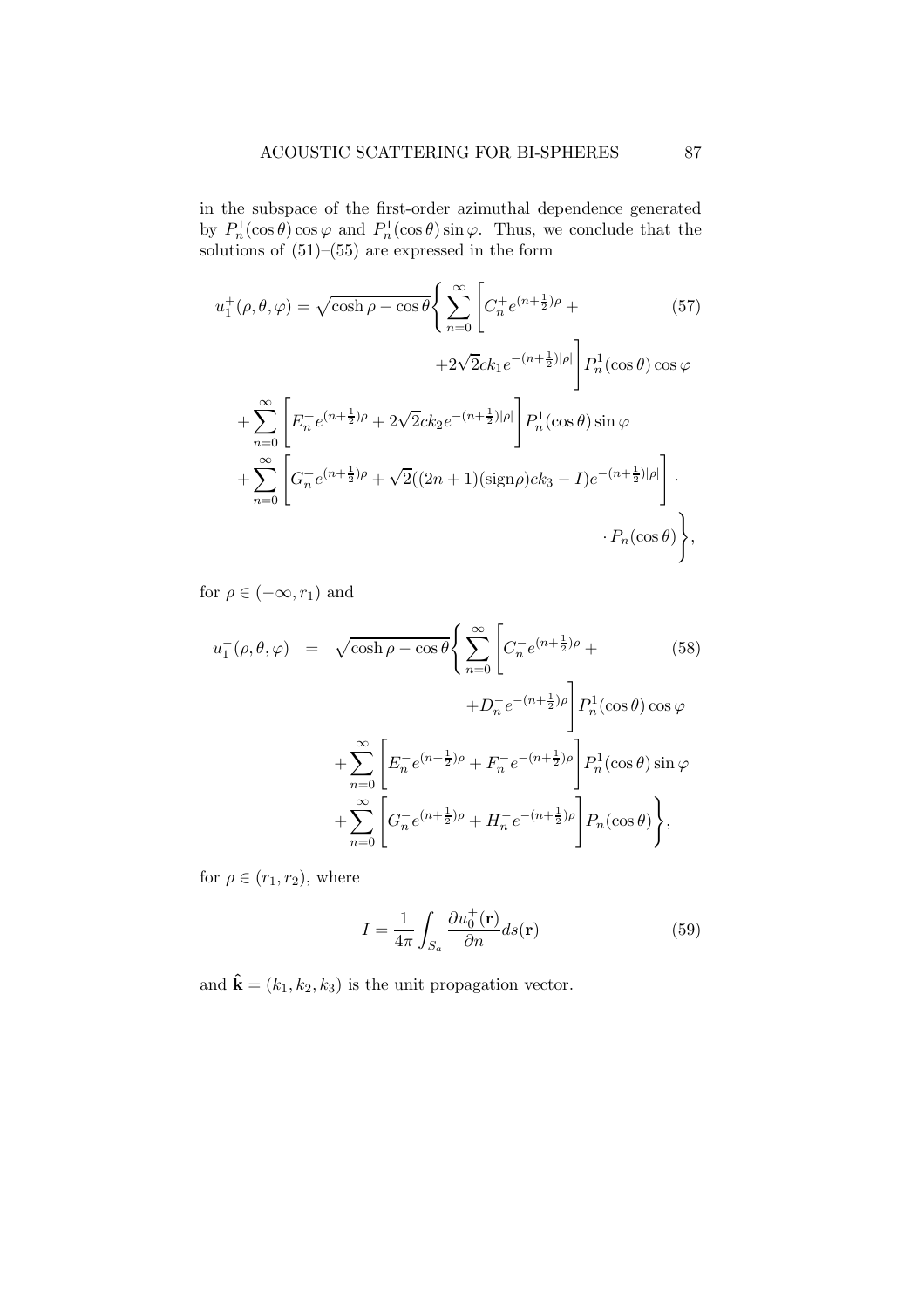The coefficients  $C_n^+$ ,  $E_n^+$ ,  $G_n^+$ ,  $C_n^-$ ,  $D_n^-$ ,  $E_n^-$ ,  $F_n^-$ ,  $G_n^-$  and  $H_n^$ have to be chosen in such a way as to satisfy the boundary conditions (53) and (54). Using the same techniques for obtaining the coefficients of the zeroth-order approximations and the orthogonality properties of the Legendre polynomials and after a long series of tedious calculations, we find the following relations

$$
D_n^- = -C_n^- e^{(2n+1)r_2},
$$
  
\n
$$
F_n^- = -E_n^- e^{(2n+1)r_2},
$$
  
\n
$$
H_n^- = -G_n^- e^{(2n+1)r_2},
$$
  
\n
$$
C_n^- = \frac{2\sqrt{2}ck_1 + C_n^+ e^{(2n+1)r_1}}{e^{(2n+1)r_1} - e^{(2n+1)r_2}},
$$
  
\n
$$
E_n^- = \frac{2\sqrt{2}ck_2 + E_n^+ e^{(2n+1)r_1}}{e^{(2n+1)r_1} - e^{(2n+1)r_2}},
$$
  
\n
$$
G_n^- = \frac{\sqrt{2}((2n+1)ck_3 - I) + G_n^+ e^{(2n+1)r_1}}{e^{(2n+1)r_1} - e^{(2n+1)r_2}},
$$
\n(61)

and the recursive equations with respect to the coefficients  $C_n^+, E_n^+$ and  $G_n^+$ 

$$
(n+2)(1 - \beta \Lambda_{n+1})C_{n+1}^{+} = \{C_{n}^{+}[(1 - \beta) \sinh r_{1} + (2n+1)(1 - \beta \Lambda_{n}) \cosh r_{1}]e^{-r_{1}} - (n-1)C_{n-1}^{+}(1 - \beta \Lambda_{n-1})e^{-2r_{1}}\}+2\sqrt{2}ck_{1}\{[(1 - \beta) \sinh r_{1} - (2n+1)(1 + \beta \Lambda_{n}) \cosh r_{1}]e^{-(2n+2)r_{1}} + (n-1)(1 + \beta \Lambda_{n-1})e^{-(2n+1)r_{1}} + (n+2)(1 + \beta \Lambda_{n+1})e^{-(2n+3)r_{1}}\},
$$
  
\n
$$
n = 0, 1, ..., (62)
$$

$$
(n+2)(1 - \beta \Lambda_{n+1})E_{n+1}^{+} = \{E_n^+[(1 - \beta)\sinh r_1 + (2n+1)(1 - \beta \Lambda_n)\cosh r_1]e^{-r_1} - (n-1)E_{n-1}^+(1 - \beta \Lambda_{n-1})e^{-2r_1}\}\
$$

$$
+2\sqrt{2}ck_2\{[(1 - \beta)\sinh r_1 - (2n+1)(1 + \beta \Lambda_n)\cosh r_1]e^{-(2n+2)r_1} + (n-1)(1 + \beta \Lambda_{n-1})e^{-(2n+1)r_1} + (n+2)(1 + \beta \Lambda_{n+1})e^{-(2n+3)r_1}\},
$$

$$
n = 0, 1, ...,
$$
(63)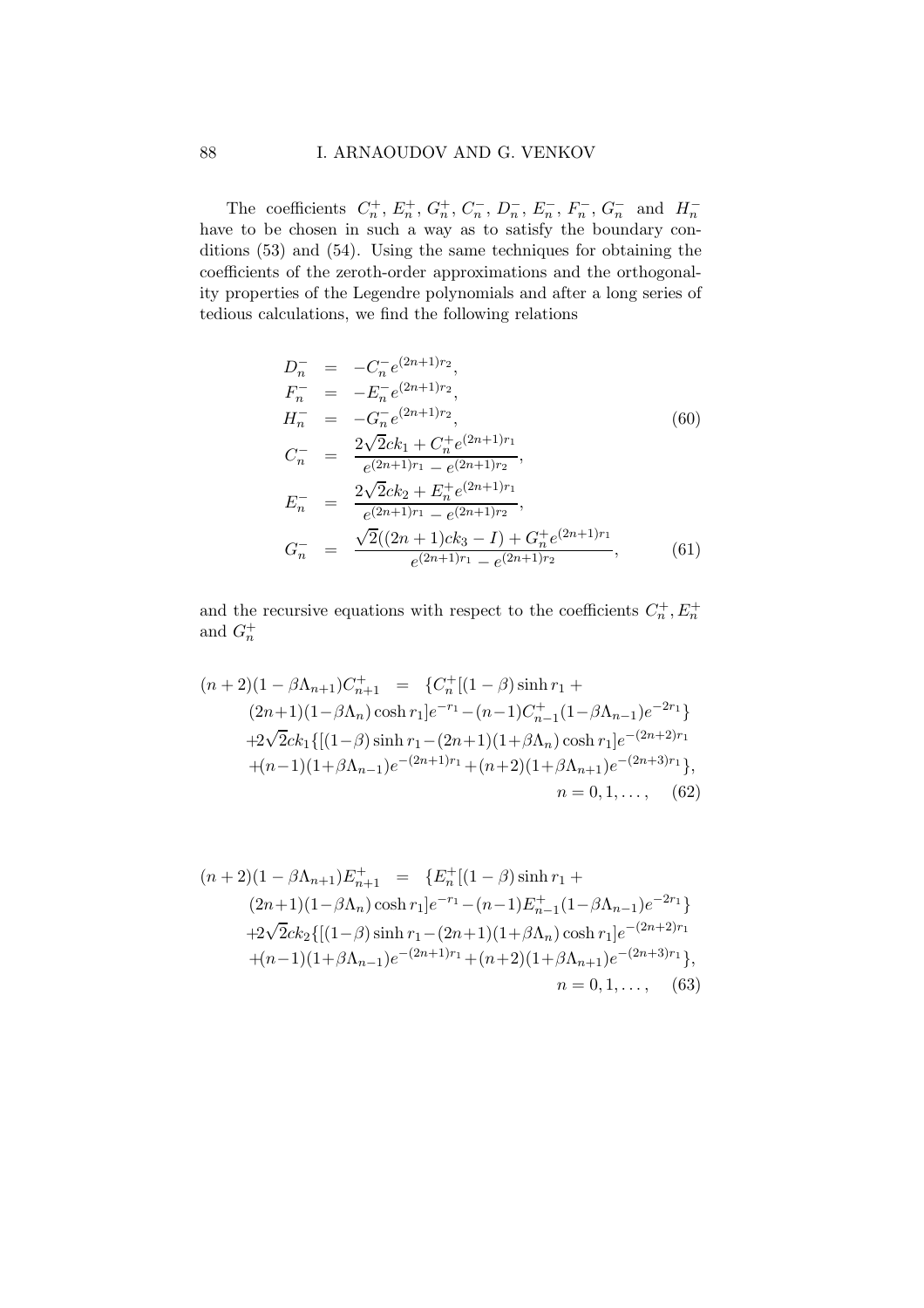## ACOUSTIC SCATTERING FOR BI-SPHERES 89

$$
(n+1)(1 - \beta \Lambda_{n+1})G_{n+1}^{+} = \{G_n^{+}[(1 - \beta) \sinh r_1 + (2n+1)(1 - \beta \Lambda_n) \cosh r_1]e^{-r_1} - nG_{n-1}^{+}(1 - \beta \Lambda_{n-1})e^{-2r_1}\}\n+ \sqrt{2}\{((2n+1)ck_3 - I)[(1 - \beta) \sinh r_1 + (2n+1)(1 + \beta \Lambda_n) \cosh r_1]e^{-(2n+2)r_1}\n+ n((2n-1)ck_3 - I)(1 + \beta \Lambda_{n-1})e^{-(2n+1)r_1}\n+ (n+1)((2n+3)ck_3 - I)(1 + \beta \Lambda_{n+1})e^{-(2n+3)r_1}\},\n n = 0, 1, ..., (64)
$$

The three-term recurrence relations  $(62)$ – $(64)$  are reduced to infinite tridiagonal systems of the form (46) and accept solution given by (49).

# 4. The far field approximations

The scattering amplitude  $g(\hat{\mathbf{r}})$  provides a directional analysis of the interaction between the incident field and the obstacle as it is established far away from the region of interaction. It has been proved that the scattering amplitude, also known as far-field pattern, registers all the geometrical and physical information about the scatterer [4].

Low-frequency analysis of the scattering amplitude [8] leads to the following expansion

$$
g(\hat{\mathbf{r}}) = \frac{1}{4\pi} \sum_{n=0}^{\infty} \frac{(ik)^{n+1}}{n!} \sum_{l=0}^{n} {n \choose l} (-1)^{l+1} \cdot \frac{\int_{S_a} (\hat{\mathbf{r}} \cdot \mathbf{r}')^l \frac{\partial}{\partial n'} u_{n-l}^+(\mathbf{r}') ds(\mathbf{r}')}{\int_{S_a} (\hat{\mathbf{r}} \cdot \mathbf{r}')^l \frac{\partial}{\partial n'} u_{n-l}^+(\mathbf{r}') ds(\mathbf{r}') + \frac{1}{4\pi} \sum_{n=0}^{\infty} \frac{(ik)^{n+2}}{n!} \sum_{l=0}^{n} {n \choose l} (-1)^{l+1} \cdot \frac{\int_{S_a} (\hat{\mathbf{r}} \cdot \mathbf{r}')^l (\hat{\mathbf{r}} \cdot \hat{\mathbf{n}}') u_{n-l}^+(\mathbf{r}') ds(\mathbf{r}')
$$

for  $\hat{\mathbf{r}} \in S^2$ . The approximation of the far field, based on the knowl-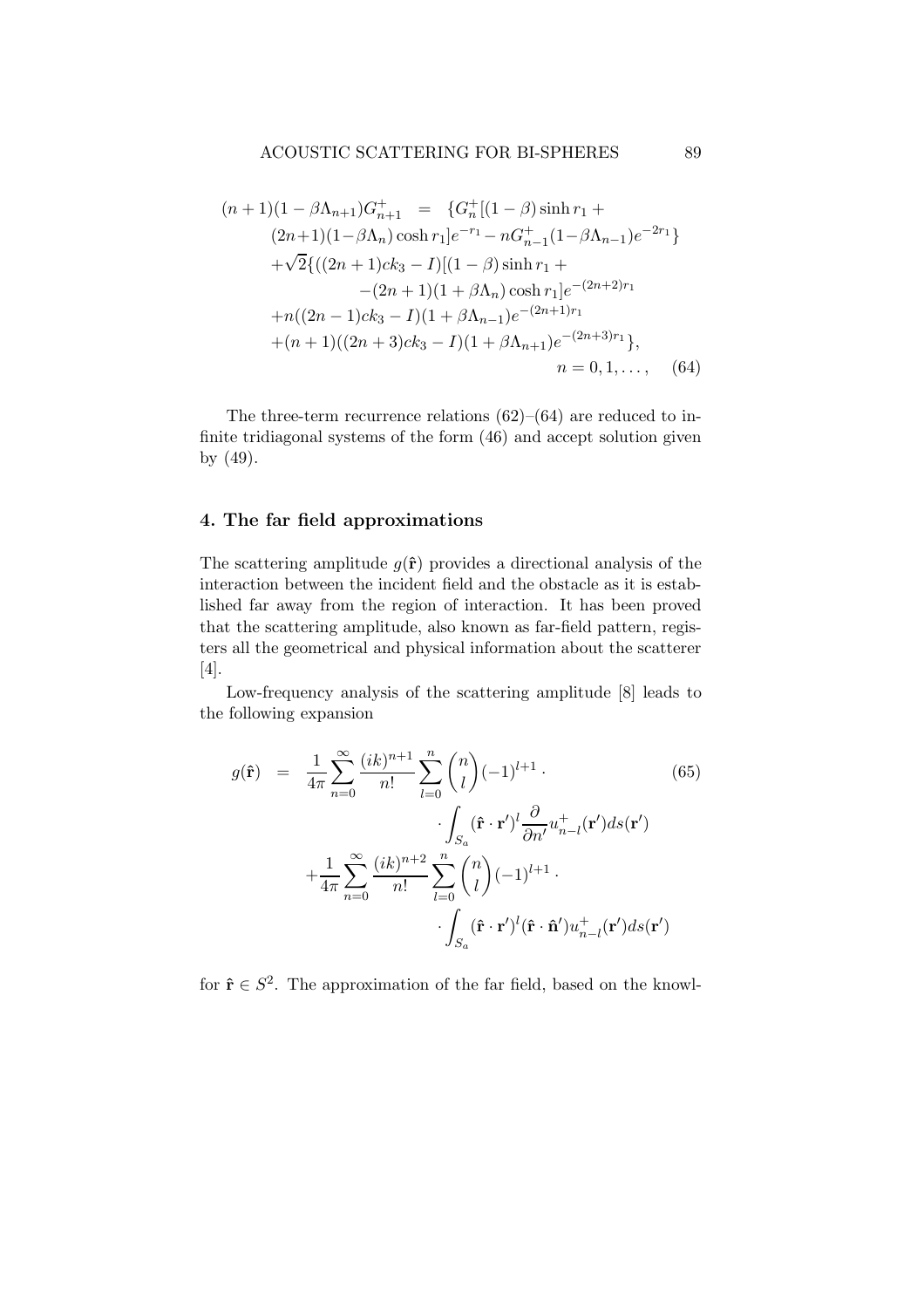edge of  $u_0^{\pm}$  and  $u_1^{\pm}$ , is derived from (65) as

$$
g(\hat{\mathbf{r}}) = -\frac{ik}{4\pi} \int_{S_a} \frac{\partial}{\partial n'} u_0^+(\mathbf{r'}) ds(\mathbf{r'})
$$
  
+ 
$$
\frac{k^2}{4\pi} \int_{S_a} \left[ \frac{\partial}{\partial n'} u_1^+(\mathbf{r'}) - (\hat{\mathbf{r}} \cdot \mathbf{r'}) \frac{\partial}{\partial n'} u_0^+(\mathbf{r'}) +
$$
  
+ 
$$
+(\hat{\mathbf{r}} \cdot \hat{\mathbf{n}}') u_0^+(\mathbf{r'}) \right] ds(\mathbf{r'}) + \mathcal{O}(k^3). \quad (66)
$$

In order to obtain an analytic expression for the low-frequency approximation of the scattering amplitude, the four integrals in (66) must be evaluated. In view of the unit normal vector on the  $\rho =$ constant surface and the expressions for the metric coefficients

$$
\hat{\mathbf{n}} = \frac{1}{\cosh \rho - \cos \theta} \begin{pmatrix} \sinh \rho \sin \theta \cos \varphi \\ \sinh \rho \sin \theta \sin \varphi \\ 1 - \cosh \rho \cos \theta \end{pmatrix}
$$
(67)

$$
g_{\rho\rho} = g_{\theta\theta} = \frac{g_{\varphi\varphi}}{\sin^2\theta} = \frac{c^2}{(\cosh\rho - \cos\theta)^2}
$$
(68)

we confirm the expression

$$
ds(\mathbf{r}) = \frac{c^2 \sin \theta}{(\cosh \rho - \cos \theta)^2} d\theta d\varphi \tag{69}
$$

for the surface element.

Substituting (34), (67) and (69) in the first integral on the righthand side of (66) and using orthogonality arguments for the Legendre polynomials we obtain

$$
\int_{S_a} \frac{\partial}{\partial n'} u_0^+(\mathbf{r'}) ds(\mathbf{r'}) = 4\sqrt{2\pi} c \sum_{n=0}^{\infty} A_n^+, \tag{70}
$$

which also implies that

$$
I = \sqrt{2}c\sum_{n=0}^{\infty} A_n^+.
$$
 (71)

In a similar way it is shown that

$$
\int_{S_a} \frac{\partial}{\partial n'} u_1^+(\mathbf{r'}) ds(\mathbf{r'}) = 4\sqrt{2}\pi c \sum_{n=0}^{\infty} G_n^+, \tag{72}
$$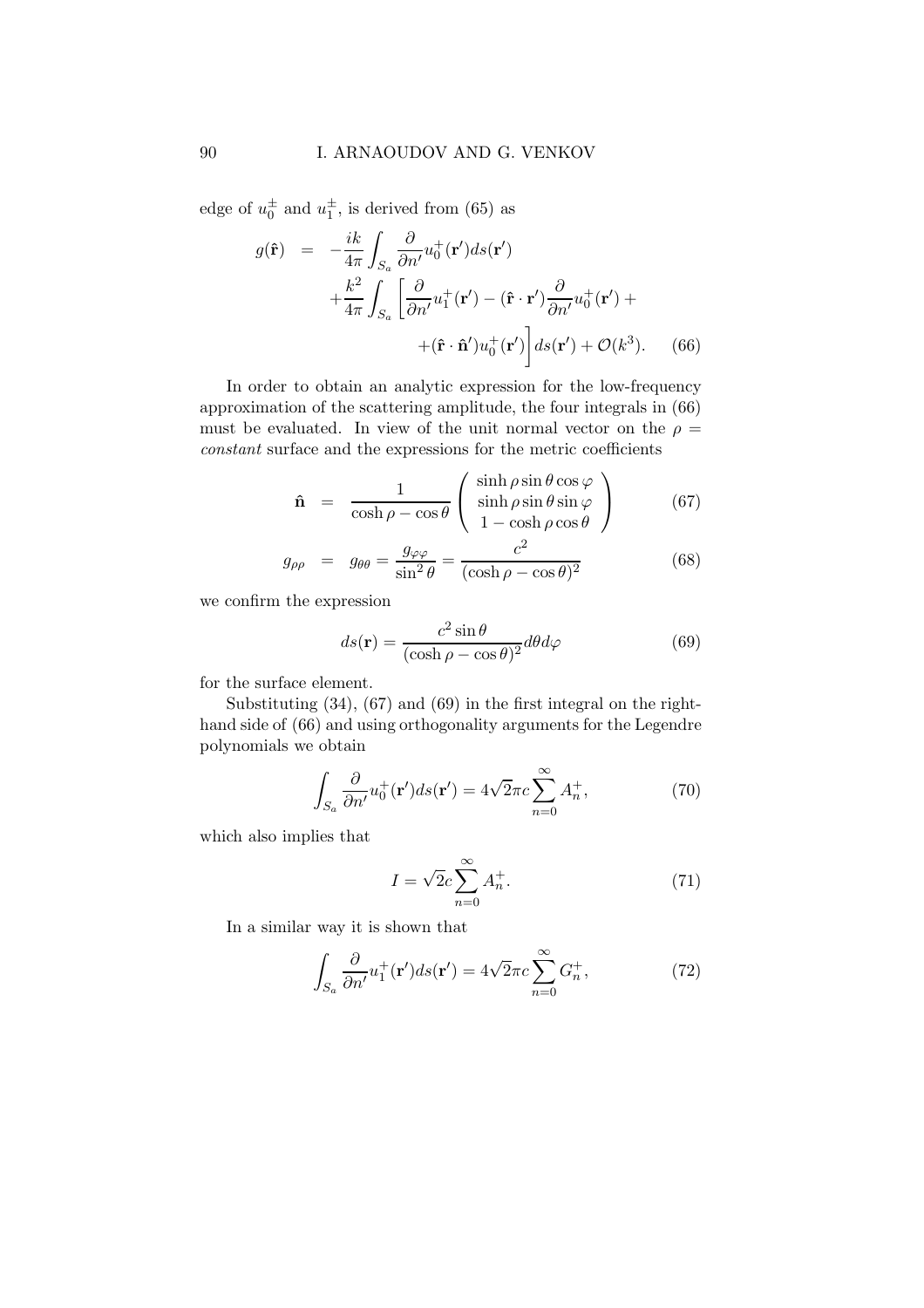and finally

$$
\int_{S_a} (\hat{\mathbf{r}} \cdot \hat{\mathbf{n}}') u_0^+(\mathbf{r}') - (\hat{\mathbf{r}} \cdot \mathbf{r}') \frac{\partial}{\partial n'} u_0^+(\mathbf{r}') ds(\mathbf{r}') =
$$
\n
$$
= -8\sqrt{2} \pi c^2 \Omega_3 \sum_{n=0}^{\infty} \left( n + \frac{1}{2} \right) A_n^+, \quad (73)
$$

where we denote with  $(\Omega_1, \Omega_2, \Omega_3)$  the Cartesian coordinates of the unit position vector  $\hat{\mathbf{r}}$ .

Then, the low-frequency approximation of the scattering amplitude is expressed by

$$
g(\hat{\mathbf{r}}) = -\sqrt{2}ikcA + \sqrt{2}(kc)^2 [G - 2\Omega_3 \tilde{A}] + \mathcal{O}((kc)^3), \quad kc \to 0, (74)
$$

where

$$
A = \sum_{n=0}^{\infty} A_n^+, \quad G = \frac{1}{c} \sum_{n=0}^{\infty} G_n^+, \quad \tilde{A} = \sum_{n=0}^{\infty} \left( n + \frac{1}{2} \right) A_n^+. \tag{75}
$$

Substituting (74) with  $\Omega_3 = \cos \Theta, \Theta \in [0, \pi]$  into the formula (16) which defines the scattering cross-section, we obtain

$$
\sigma_s = \frac{1}{k^2} \int_{S^2} |g(\hat{\mathbf{r}})|^2 ds(\hat{\mathbf{r}})
$$
  
=  $2c^2 \int_{S^2} \left[ A^2 + (kc)^2 (G - 2\tilde{A} \cos \Theta)^2 \right] ds(\hat{\mathbf{r}})$  (76)  
=  $8\pi c^2 \left[ A^2 + (kc)^2 \left( G^2 + \frac{4}{3} \tilde{A}^2 \right) \right] + \mathcal{O}((kc)^3), \quad kc \to 0.$ 

In accord with the theory of multiple scattering, all the results obtained for the far fields are expressed in a series from which confirms the multiple interactions between the internal and the external eccentric spheres. Nevertheless, because of the exponential behavior of the terms defining the series, the convergence is so fast that the results are satisfactory for any practical purpose. The bispherical coordinate system provides the appropriate environment for solving multiple scattering problems by two spheres [3, 10, 11, 18, 20]. This is true only in the low-frequency realm since the Laplace equation accepts separation in bispherical coordinates while the Helmholtz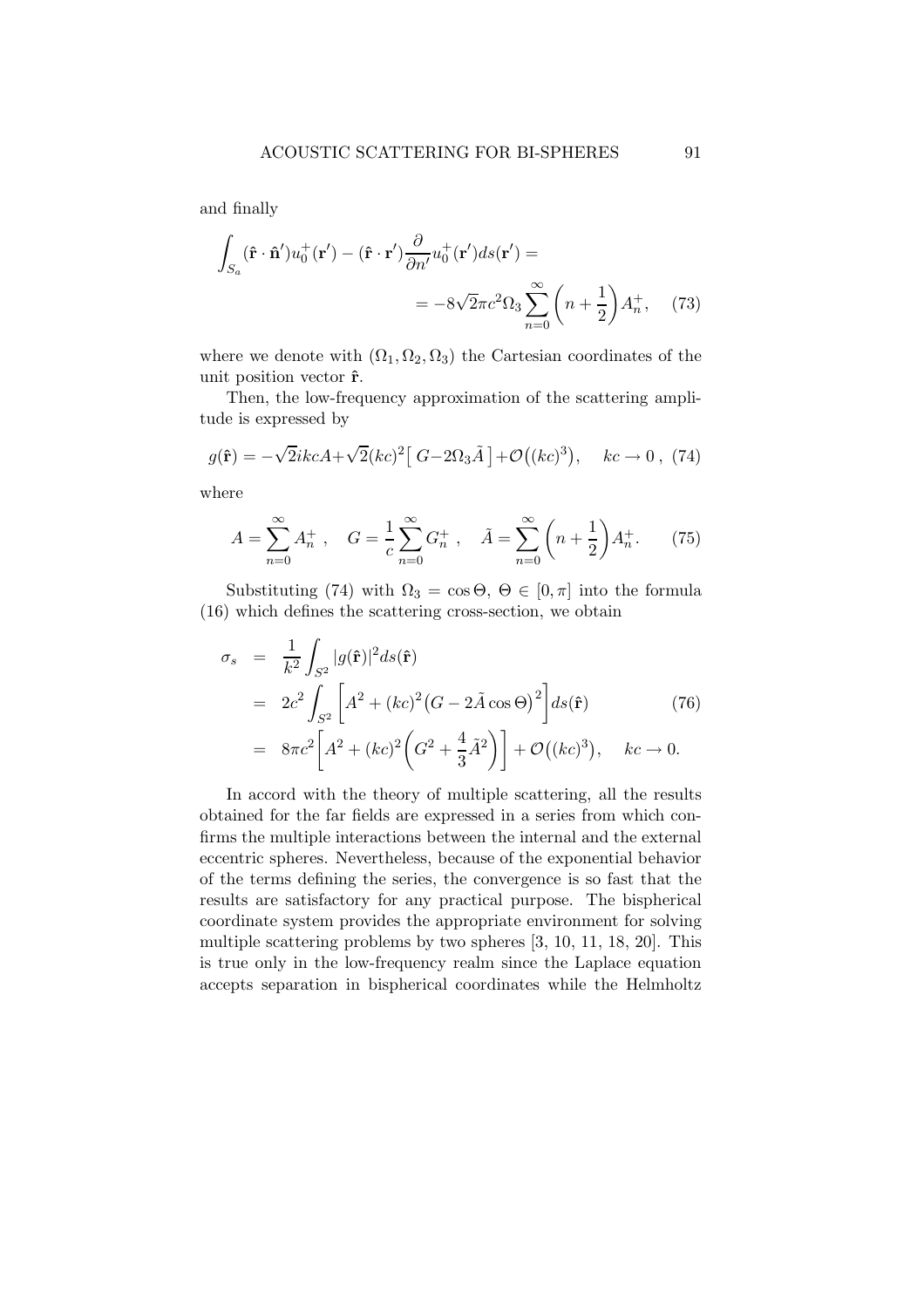equation does not [16, 20, 22]. We remark that the effectiveness of this system in producing analytic results for multiple scattering problems could be utilized to obtain more analytic results which can be used as reference tools for numerical computations.

#### **REFERENCES**

- [1] I. ARNAOUDOV, G. DASSIOS AND V. KOSTOPOULOS, The soft and the hard coated sphere within a point source wave field, J. Acoust. Soc. Amer. 104 (1998), 1929-1942.
- [2] I. ARNAOUDOV, A. GEORGIEVA AND G. VENKOV, Scattering of a plane acoustic wave from a rigid small torus, Compt. Rend. Acad. Bulg. Sci. 58 (2005), 17-23.
- [3] A. Charalambopoulos, G. Dassios and M. Hadjinicolaou, An analytic solution for low-frequency scattering by two soft spheres, SIAM J. Appl. Math. 58 (1998), 370-386.
- [4] D. COLTON AND R. KRESS, Inverse acoustic and electromagnetic scattering theory Springer-Verlag (1998).
- [5] G. Dassios, Convergent low-frequency expansions for penetrable scatterers, J. Math. Phys. 18 (1977), 126-137.
- [6] G. Dassios, Low-frequency scattering theory for a penetrable body with an impenetrable core, SIAM Journal of Applied Mathematics 42 (1982), 272-280.
- [7] G. Dassios and G. Kamvyssas, Point source excitation in direct and inverse scattering: the soft and the hard small sphere, IMA J. Appl. Math. 55 (1995), 67-84.
- [8] G. Dassios and R. Kleinman, Low frequency scattering, Oxford Mathematical Monographs, Clarendon Press (2000).
- [9] I. GOOD, The fractional dimension of continued fractions, Proc. Camb. Phil. Soc. 37 (1941), 199-228.
- [10] A. GOYETTE AND A. NAVON, Two dielectric spheres in an electric field, Phys. Rev. B 13 (1976), 43204327.
- [11] E. HOBSON, The theory of spherical and ellipsoidal harmonics, Cambridge University Press (1931).
- [12] A. HOUSEHOLDER, The theory of matrices in numerical analysis, Blaisdell Publ. Co., New York (1964).
- [13] R. KLEINMAN, Low-frequency methods in classical scattering theory, Report NB18, Lyngby, Denmark (1966).
- [14] R. Kleinman,Far field scattering at low-frequencies, Appl. Sci. Res. 18 (1967), 1-8.